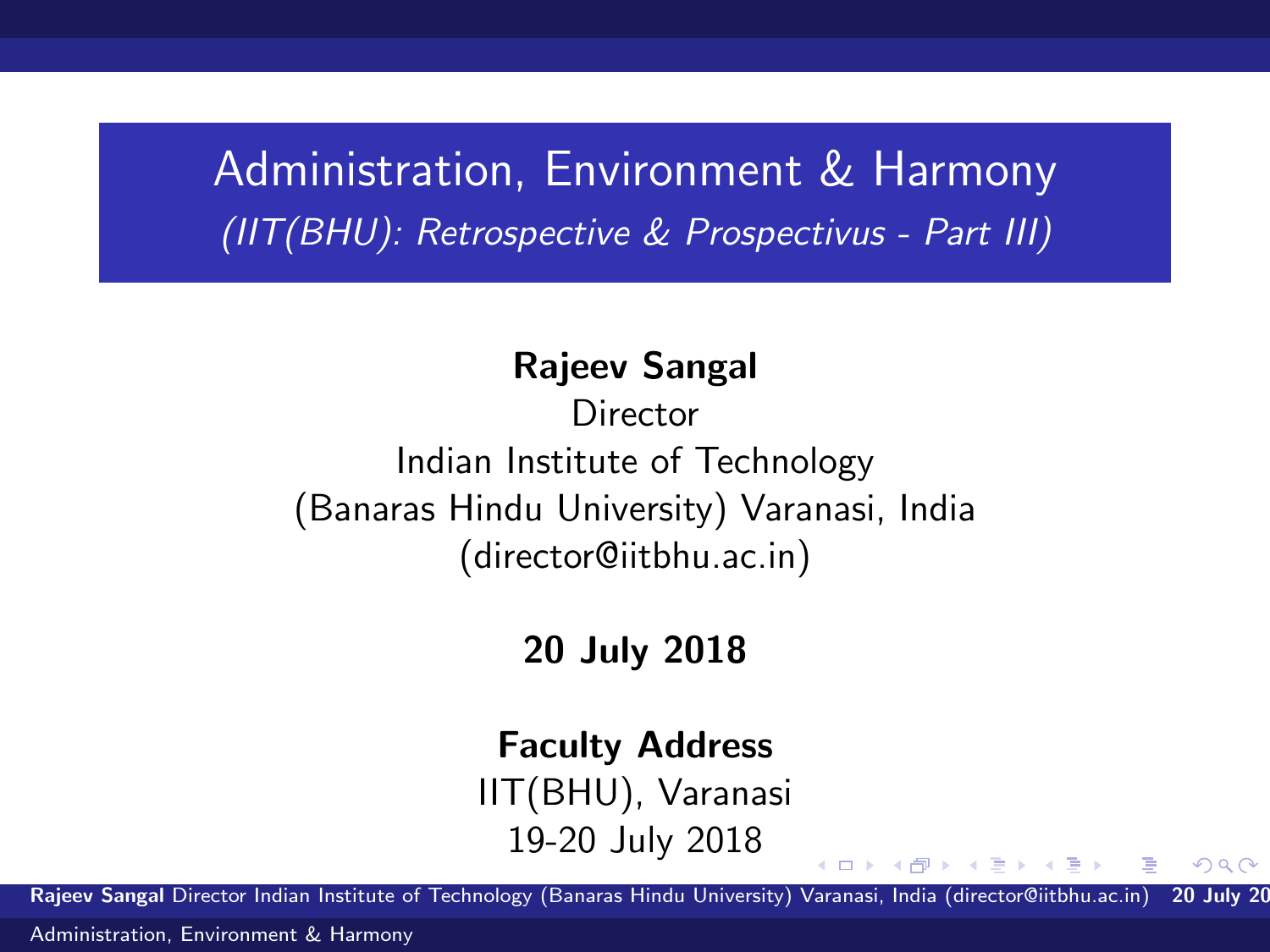

- **Infra-structure**
- **Administration**
- Governance
- **Environment & Harmony**

Rajeev Sangal Director Indian Institute of Technology (Banaras Hindu University) Varanasi, India (director@iitbhu.ac.in) 20 July 20 [Administration, Environment & Harmony](#page-0-0)

 $\left\{ \begin{array}{ccc} 1 & 0 & 0 \\ 0 & 1 & 0 \end{array} \right.$ 

 $299$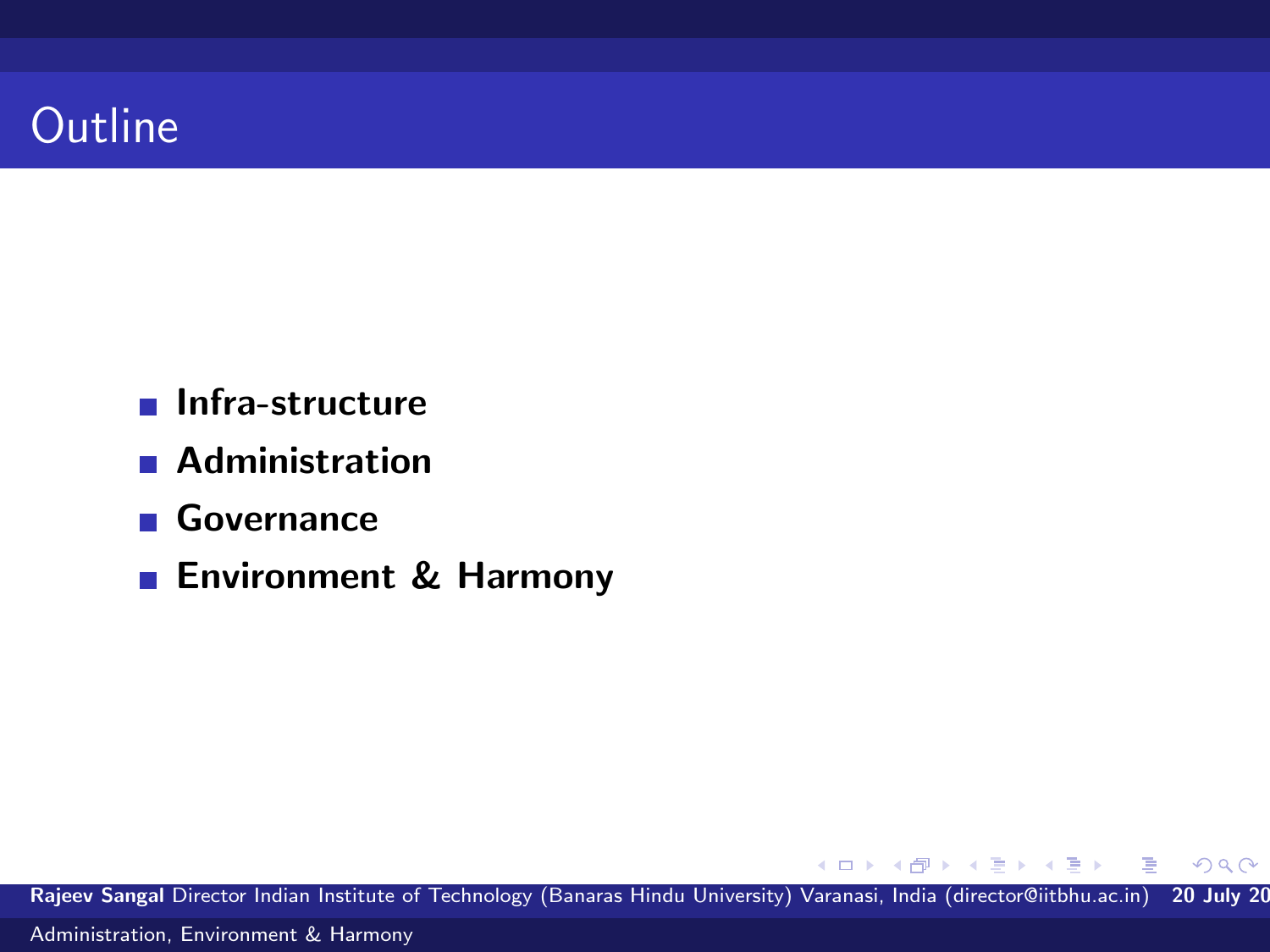## Infra-structure

Rajeev Sangal Director Indian Institute of Technology (Banaras Hindu University) Varanasi, India (director@iitbhu.ac.in) 20 July 20

メロメ メ御き メミメ メミメー

 $299$ 

造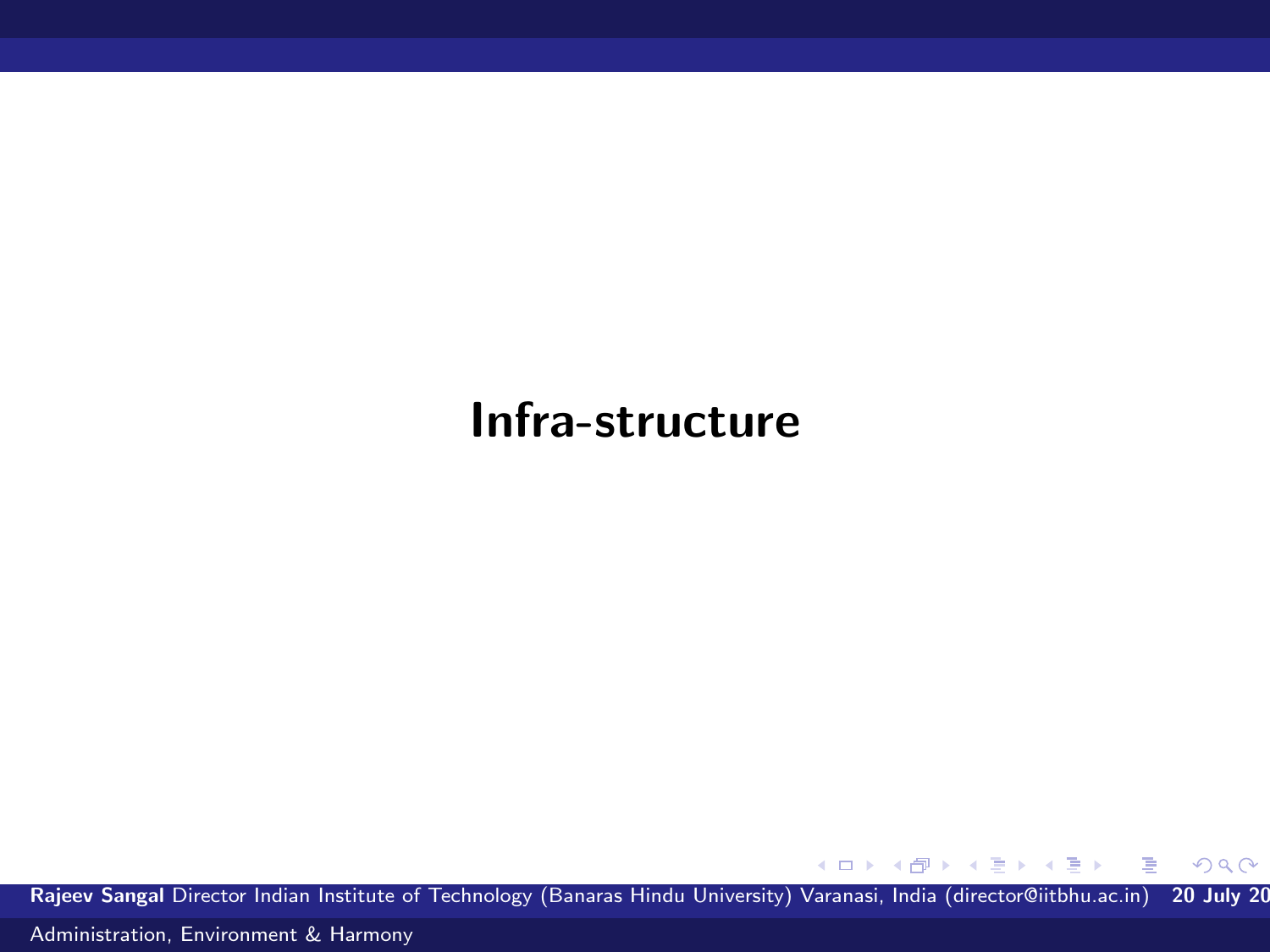New structures

- GRTA Single bedroom flats Block B & C (80 flats)
- Girls' hostel (720 seater) (expected Dec 2018)
- Residential quarters (36 quarters) (expected Oct 2018)
- New blocks for Depts: Mech Engg, BioMed, BioChem

Additions to existing structures

- Additions to departments: CSE, Math
- Additions to Hostels: Ramanujan, Vishveshvaraya
- Additions to Library, Admin Block, Lecture theatres
- **Additional floor on GTAC Guest House**

Rajeev Sangal Director Indian Institute of Technology (Banaras Hindu University) Varanasi, India (director@iitbhu.ac.in) [Administration, Environment & Harmony](#page-0-0)

 $\rightarrow$   $\pm$   $\rightarrow$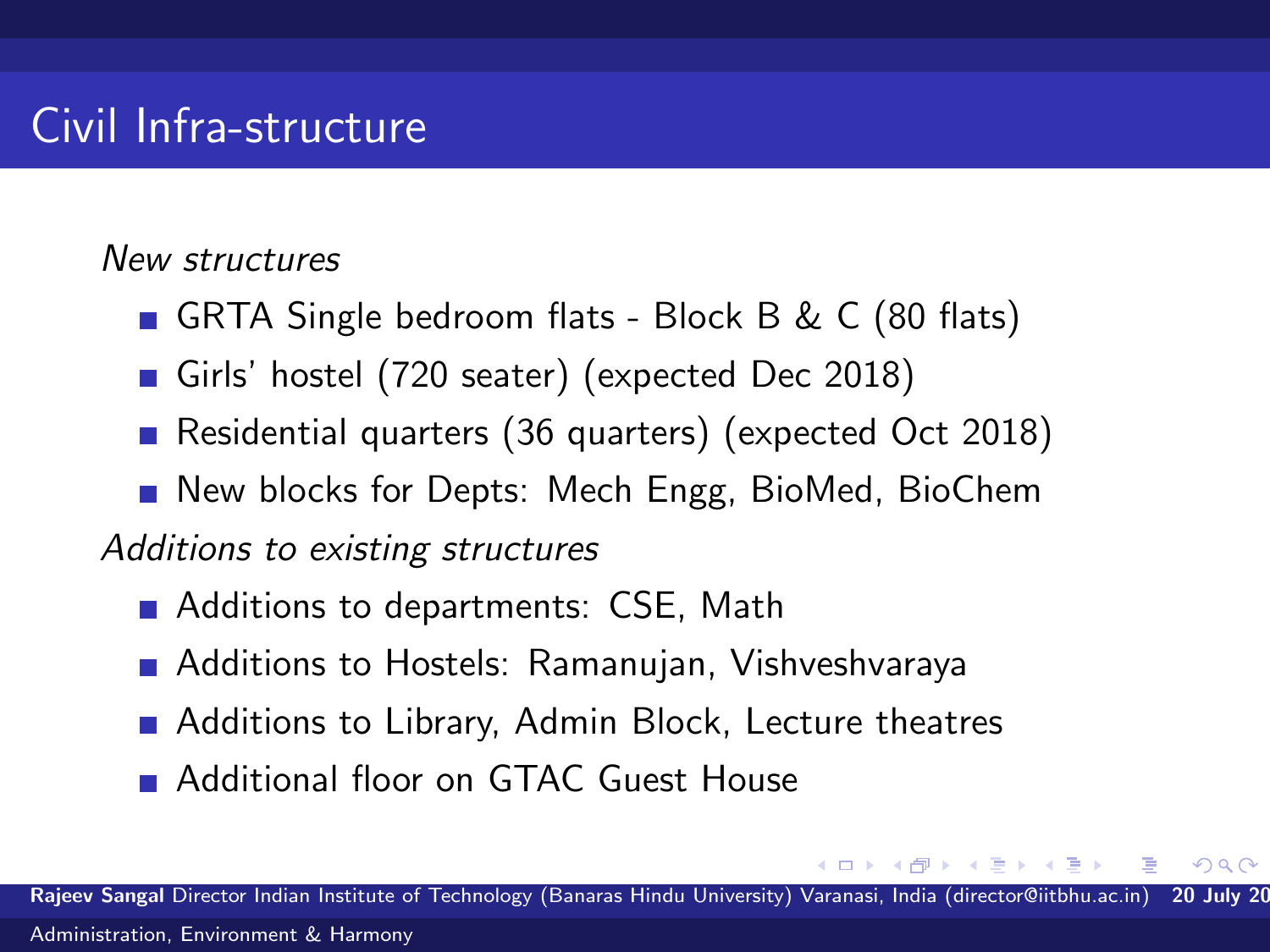Electric Infra-Structure

#### New electric power supply network

Rajeev Sangal Director Indian Institute of Technology (Banaras Hindu University) Varanasi, India (director@iitbhu.ac.in) 20 July 20 [Administration, Environment & Harmony](#page-0-0)

 $\leftarrow$ 

 $=$ 

 $299$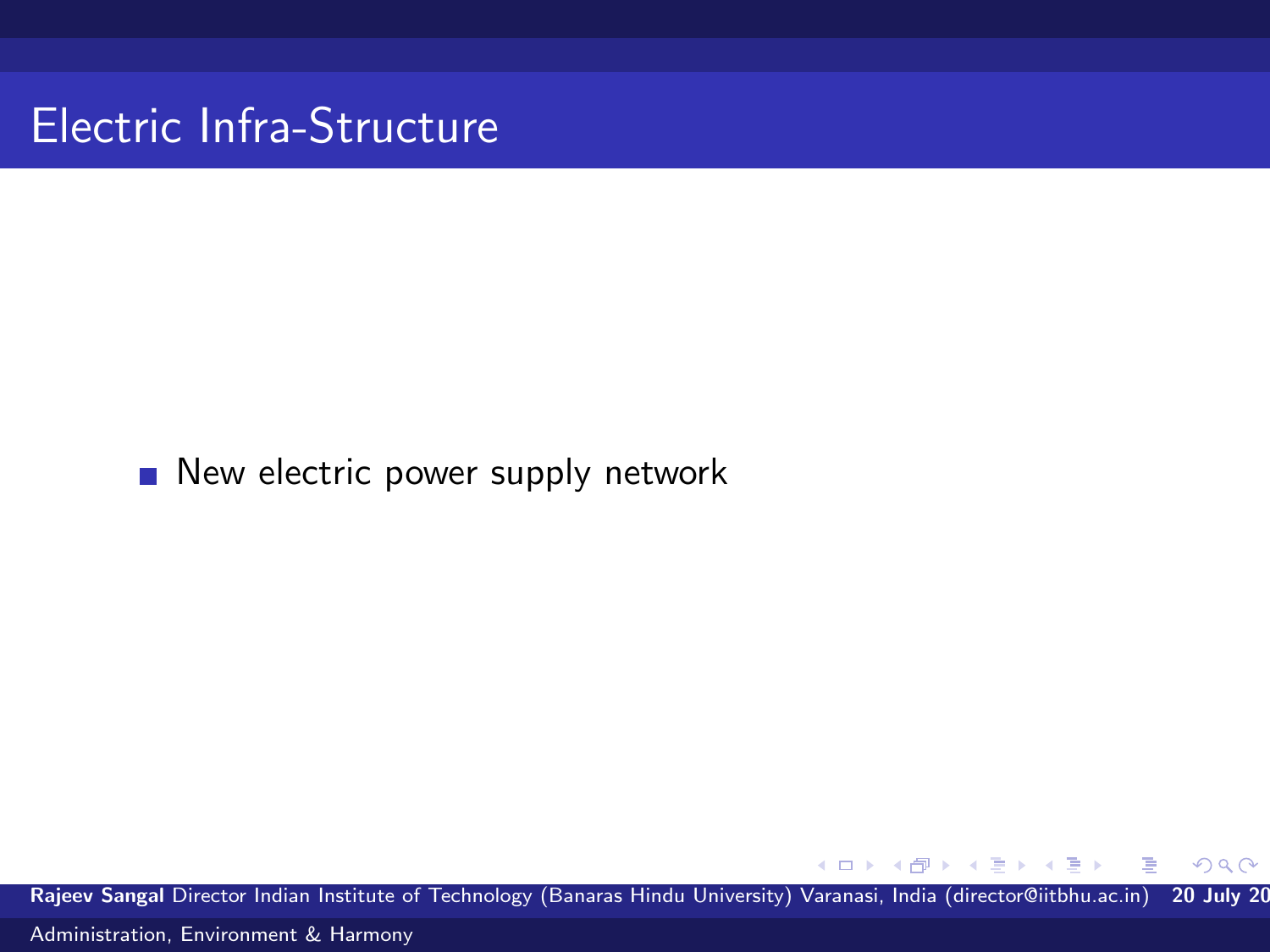# Administration

Rajeev Sangal Director Indian Institute of Technology (Banaras Hindu University) Varanasi, India (director@iitbhu.ac.in) 20 July 20

K ロ > K @ > K 경 > K 경 > 시 경 >

 $299$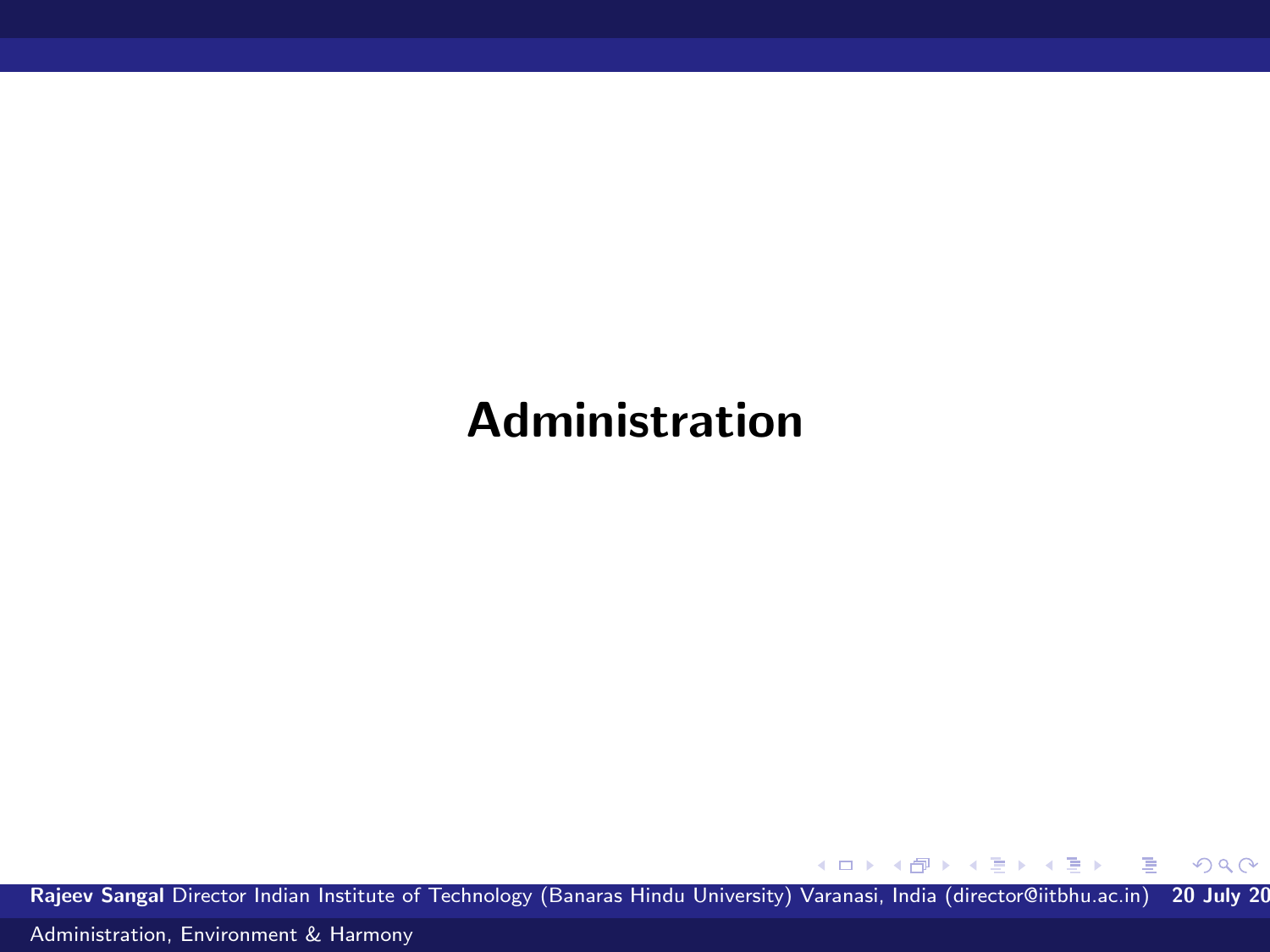IIT-like Admin Structure

# **Executive Deans** (Jul 2014 onwards) along with Registrar ■ Clear delineation of powers

Rajeev Sangal Director Indian Institute of Technology (Banaras Hindu University) Varanasi, India (director@iitbhu.ac.in) 20 July 20 [Administration, Environment & Harmony](#page-0-0)

メス 正々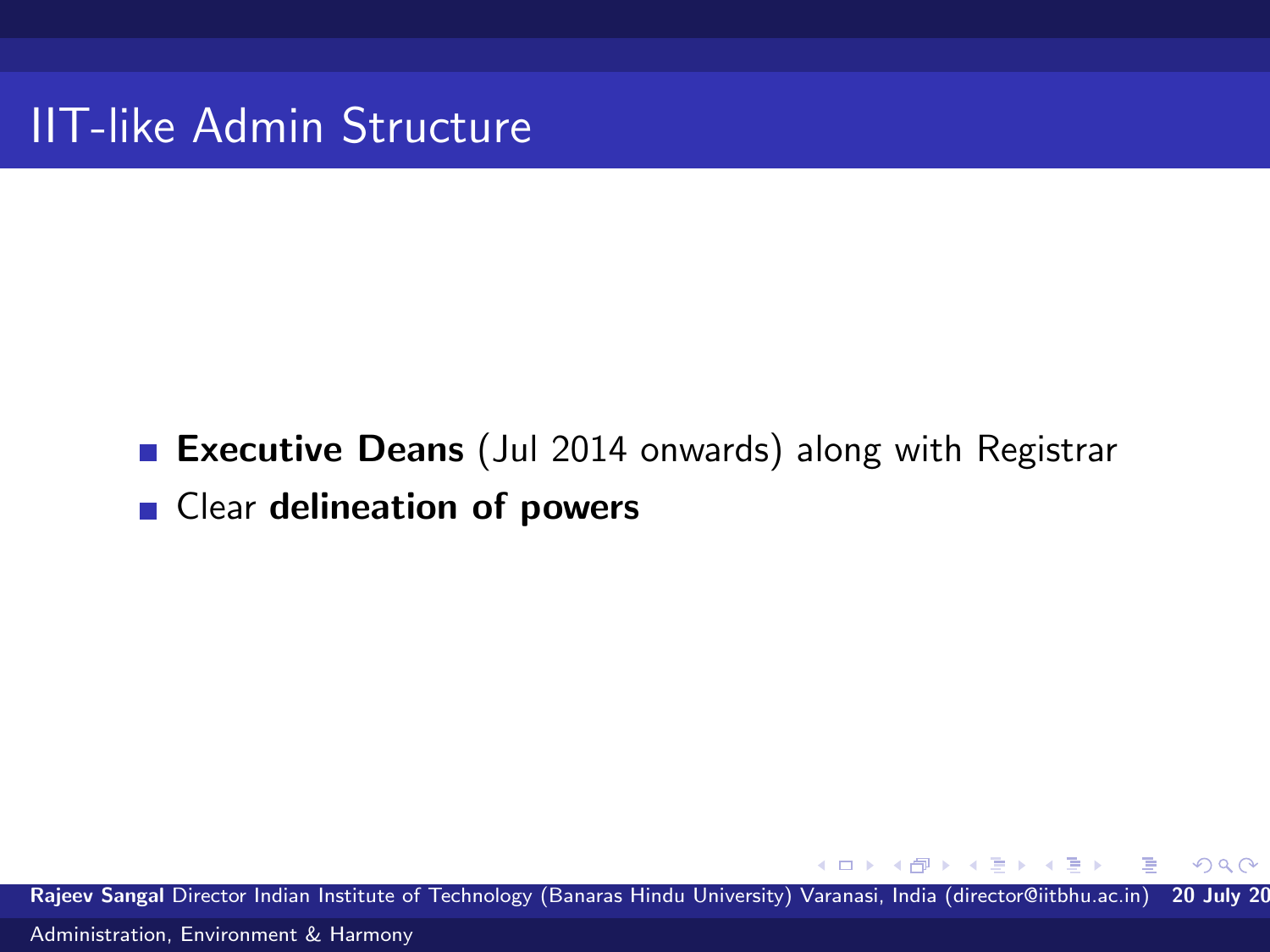# Admin Procedures

#### **Simplified many processes.**

Ex. No dues, scholarship, PG admissions

- **Streamlined processes.** Ex. All objections in one shot.
- **Automation support.** Ex. Academics, finances.
- $\blacksquare$  Training of staff

Rajeev Sangal Director Indian Institute of Technology (Banaras Hindu University) Varanasi, India (director@iitbhu.ac.in) 20 July 20 [Administration, Environment & Harmony](#page-0-0)

A + + = +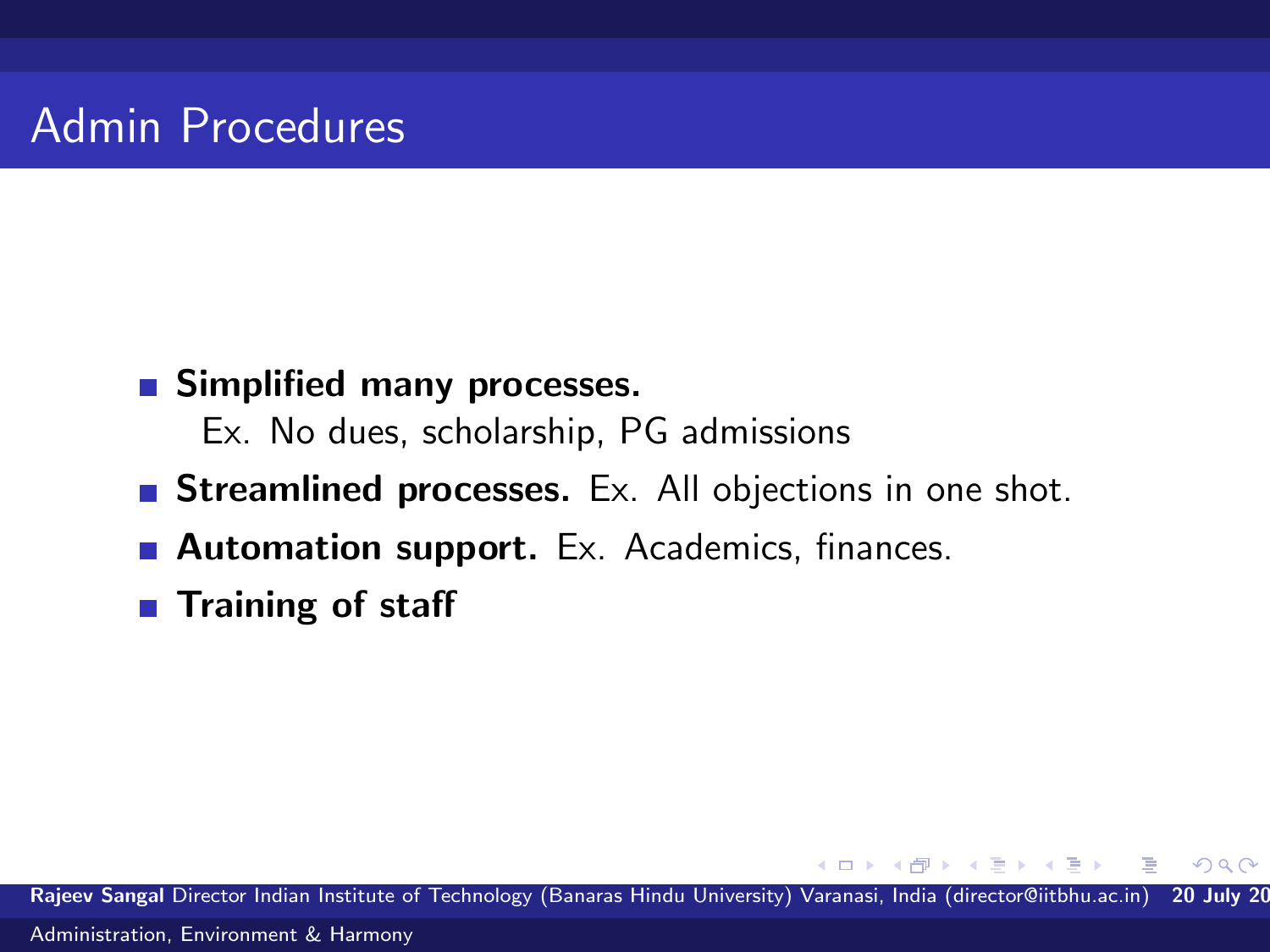# Citizen's Charter

#### Citizen's Charter

- Time bound processes
- Who is responsible
- $\blacksquare$  Full info about what support papers to submit

Rajeev Sangal Director Indian Institute of Technology (Banaras Hindu University) Varanasi, India (director@iitbhu.ac.in) 20 July 20 [Administration, Environment & Harmony](#page-0-0)

 $\leftarrow$ 

母 ト マミッ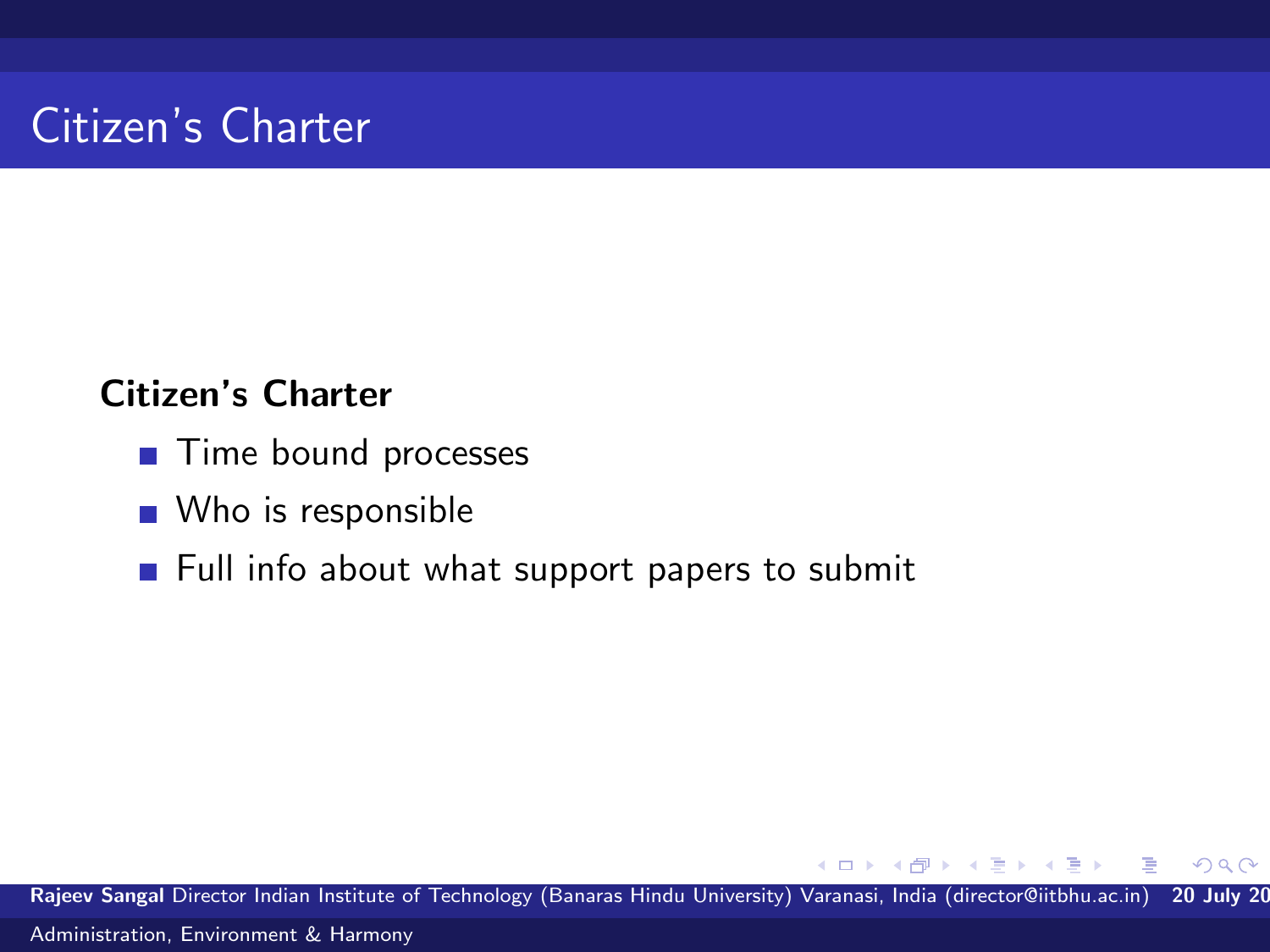## Governance

Rajeev Sangal Director Indian Institute of Technology (Banaras Hindu University) Varanasi, India (director@iitbhu.ac.in) 20 July 20

メロメ メ御 メメ きょくきょう きっ

 $299$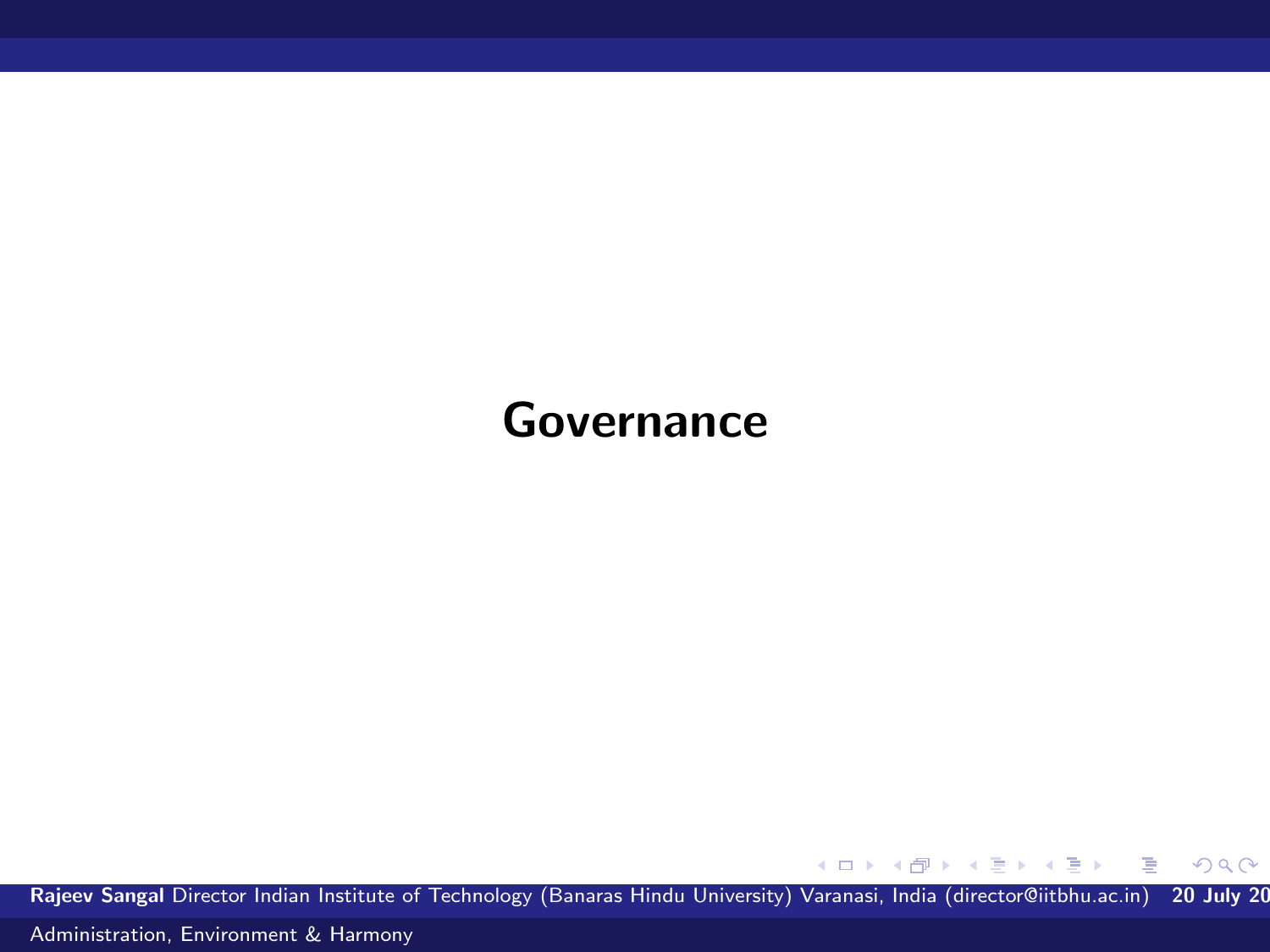### **Faculty committees for decision making**

 $\blacksquare$  This provides space for discussions before/during decision making

Rajeev Sangal Director Indian Institute of Technology (Banaras Hindu University) Varanasi, India (director@iitbhu.ac.in) 20 July 20 [Administration, Environment & Harmony](#page-0-0)

母→ (ヨ )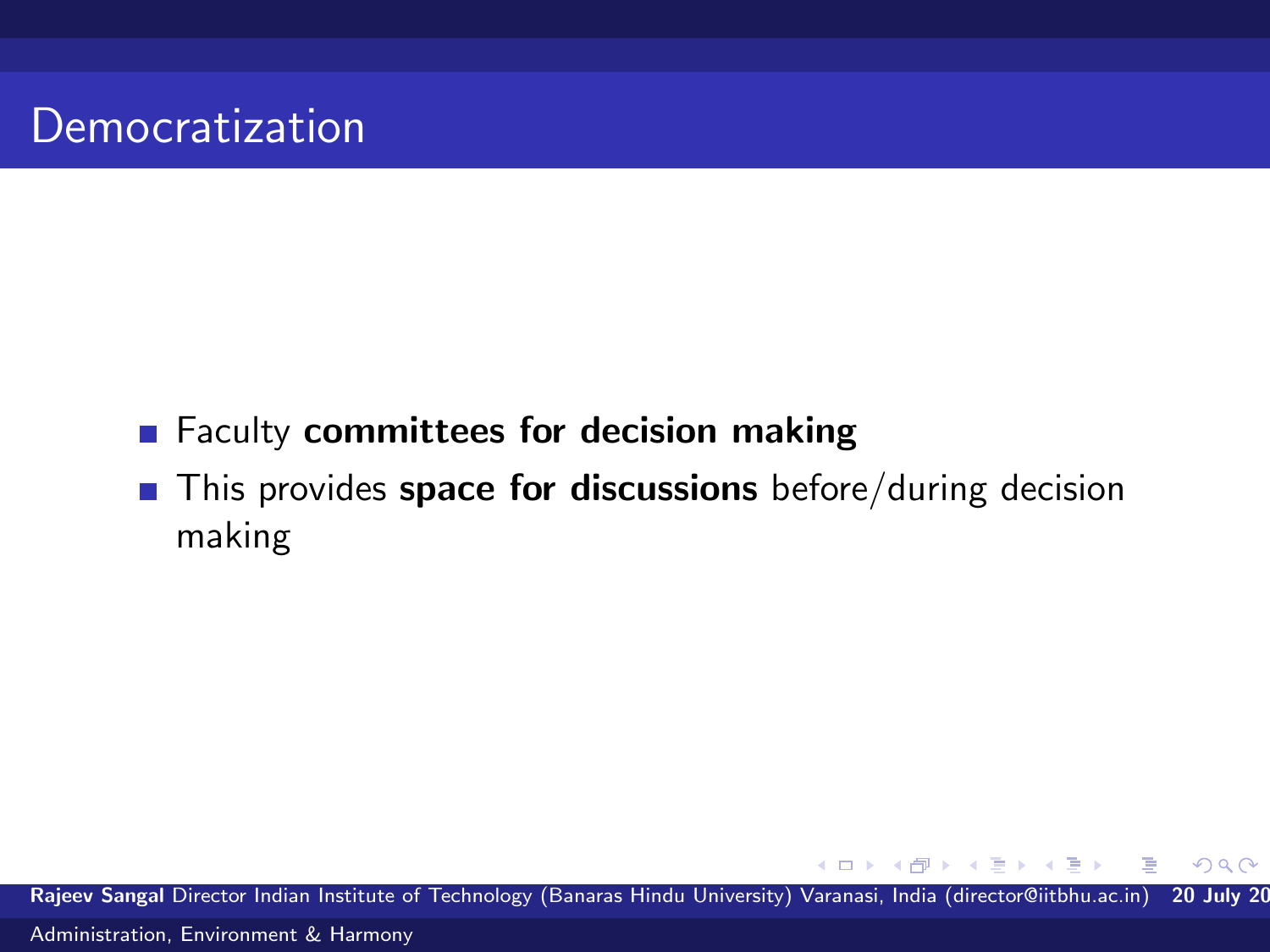# Democratization (Example Dept. Level)

Committees exist in a dept. for:

- Faculty selections
- Academic affairs UG, PG
- Budget
- R&D Equipment proposals
- **Purchases**
- **Library**
- Web-site

Tremendous democratic space.

Are we able to take decisioins wisely? Do we feel empowered?

 $\mathbf{v} = \mathbf{v}$  . The  $\mathbf{v}$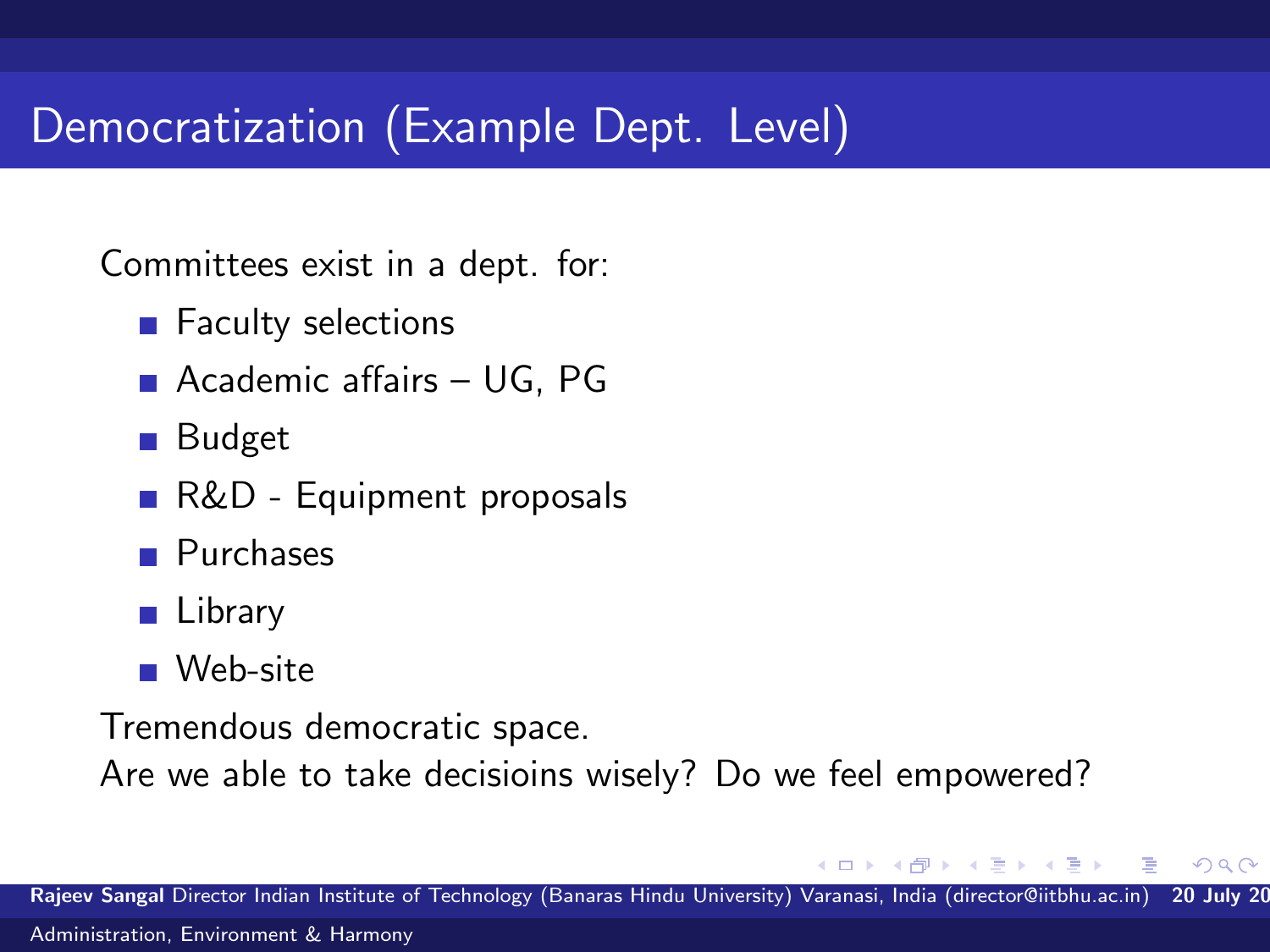Democratic process requires:

- $\blacksquare$  Having open discussions
	- Expressing your view, listening to others
- **Arriving at consensus** 
	- Being flexible
- Accepting the common decision
	- even if you disagree

Rajeev Sangal Director Indian Institute of Technology (Banaras Hindu University) Varanasi, India (director@iitbhu.ac.in) 20 July 20 [Administration, Environment & Harmony](#page-0-0)

**SACTOR**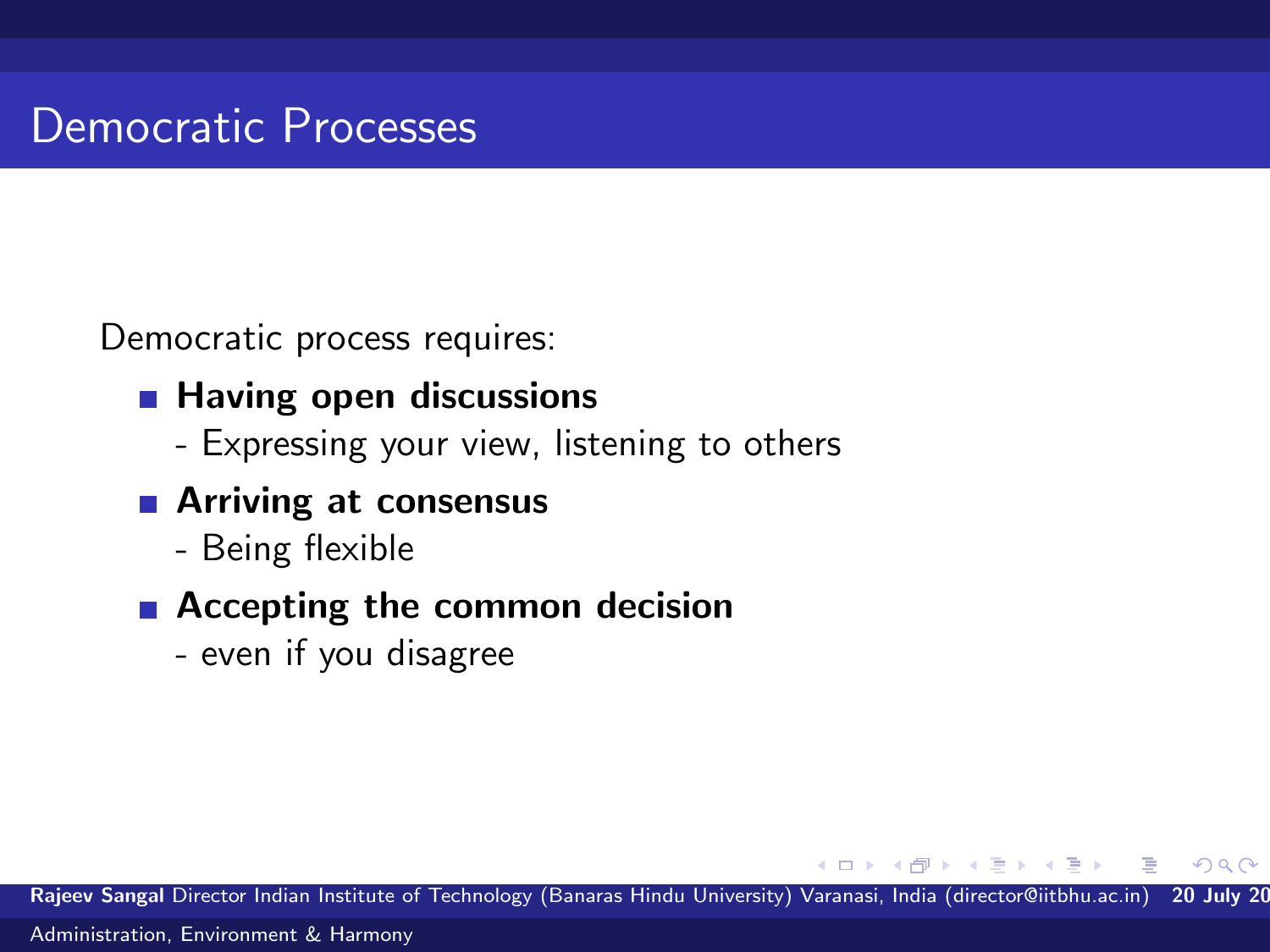### Democratic Maturity

But following the democratic process requires **democratic** maturity:

- **Dealing with differences** among colleagues. Requires learning how to persuade people, being flexible oneself.
- When the **majority might say we will wait** till the minority view holders get convinced
- What does **accepting a decision** mean, even when not to my liking?

All this requires patient understanding, by all. Above all, not converting difference into opposition (mata-bhed but not mana-bhed.)

Rajeev Sangal Director Indian Institute of Technology (Banaras Hindu University) Varanasi, India (director@iitbhu.ac.in) 20 July 20 [Administration, Environment & Harmony](#page-0-0)

All + + = + +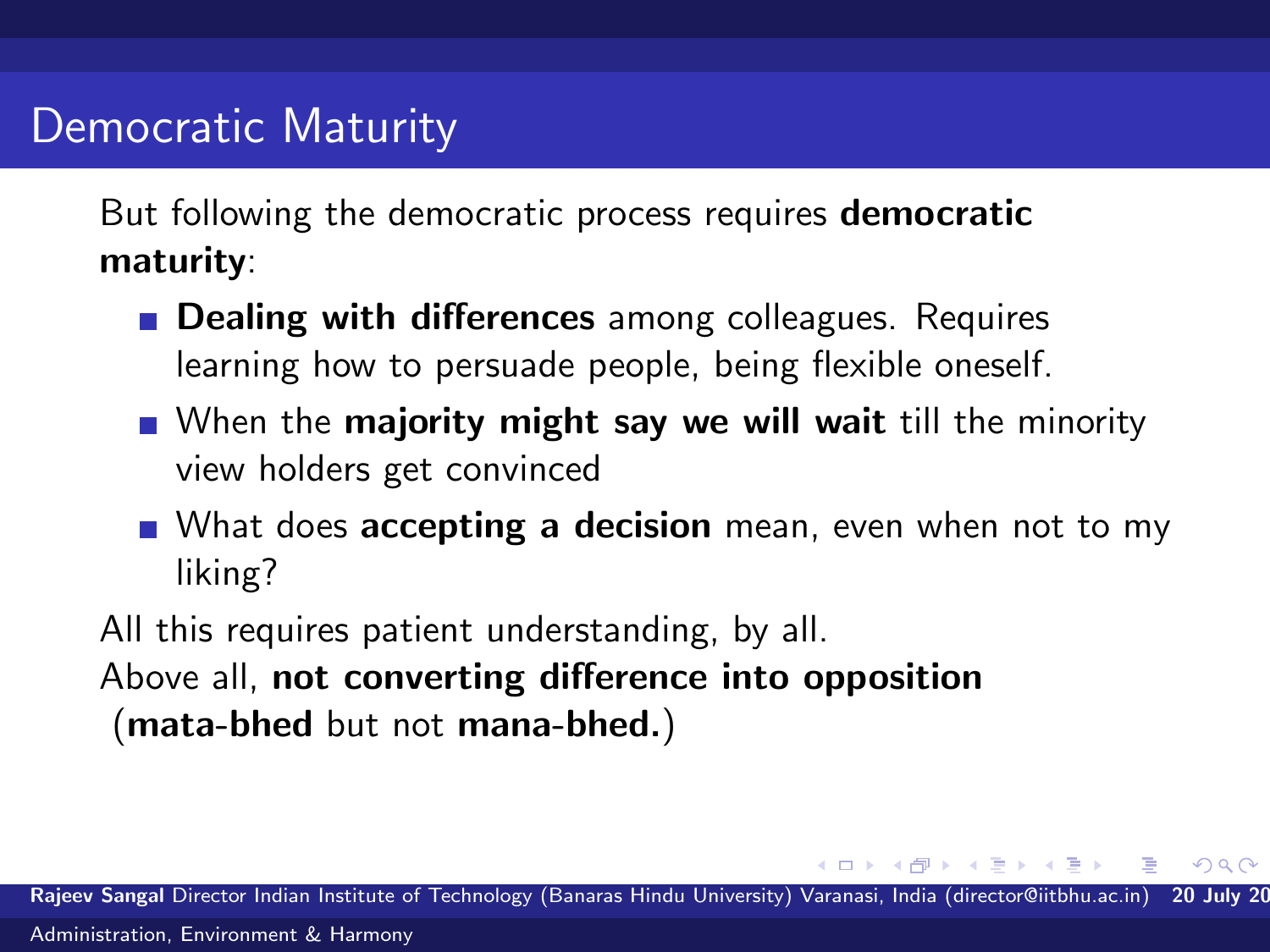### Democratic Maturity

But following the democratic process requires **democratic** maturity:

- **Dealing with differences** among colleagues. Requires learning how to persuade people, being flexible oneself.
- When the **majority might say we will wait** till the minority view holders get convinced
- What does **accepting a decision** mean, even when not to my liking?

All this requires patient understanding, by all. Above all, not converting difference into opposition (mata-bhed but not mana-bhed.)

#### Democracy is a work-in-progress, many learnings yet to take place!

Rajeev Sangal Director Indian Institute of Technology (Banaras Hindu University) Varanasi, India (director@iitbhu.ac.in) 20 July 20 [Administration, Environment & Harmony](#page-0-0)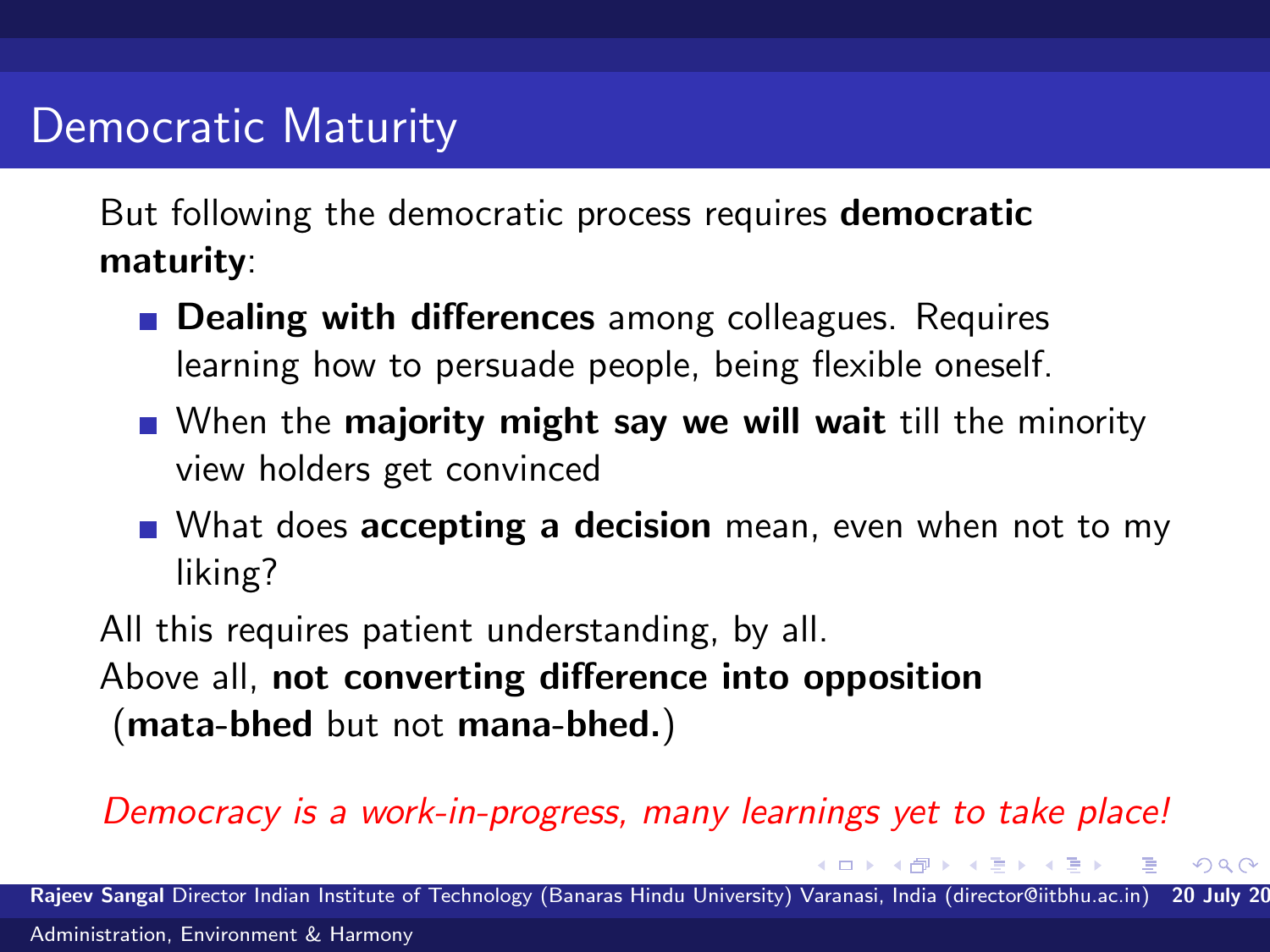# Environment & Harmony

Rajeev Sangal Director Indian Institute of Technology (Banaras Hindu University) Varanasi, India (director@iitbhu.ac.in) 20 July 20

 $\left\{ \begin{array}{ccc} 1 & 0 & 0 \\ 0 & 1 & 0 \end{array} \right.$ 

 $299$ 

Ε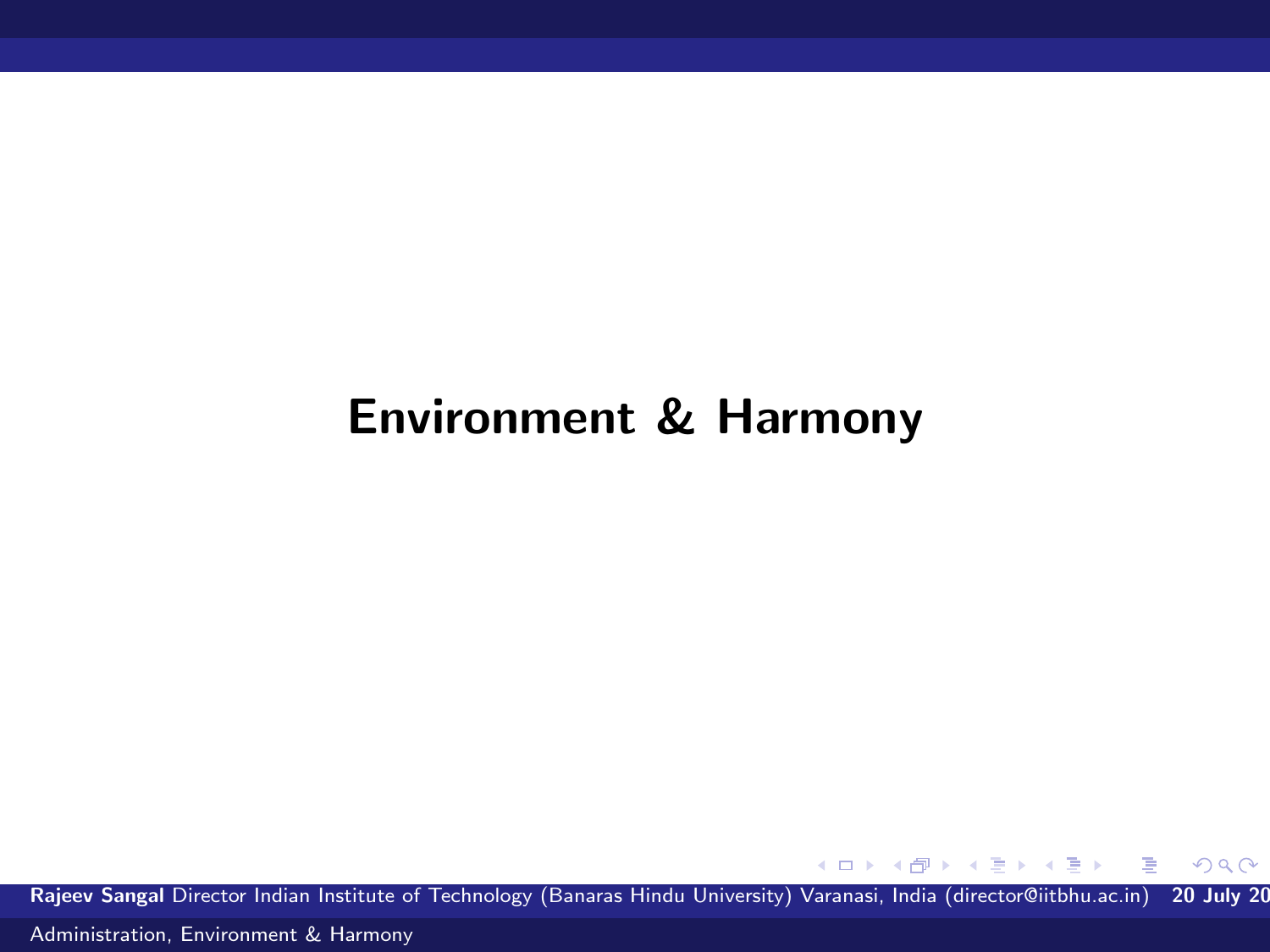What makes the **Environment of an Institute**?

Rajeev Sangal Director Indian Institute of Technology (Banaras Hindu University) Varanasi, India (director@iitbhu.ac.in) 20 July 20

4.0.3

 $\langle \neg \Box \rangle$   $\rightarrow$   $\langle \Box \rangle$   $\rightarrow$   $\langle \Box \rangle$   $\rightarrow$ 

 $299$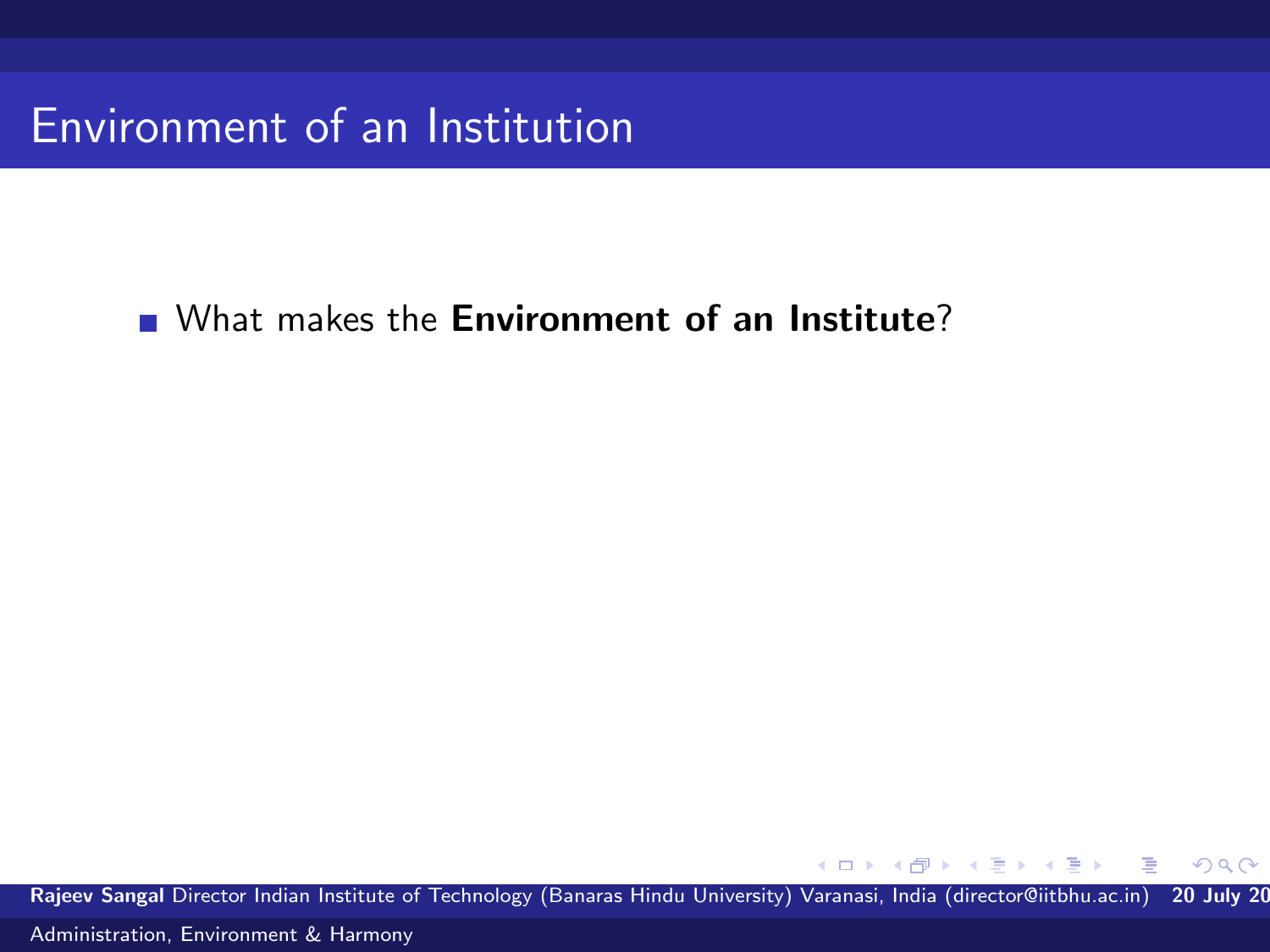What makes the **Environment of an Institute**?

■ Of course, people!

Rajeev Sangal Director Indian Institute of Technology (Banaras Hindu University) Varanasi, India (director@iitbhu.ac.in) 20 July 20

4 D F

母→ (ヨ )

重き

 $\Omega$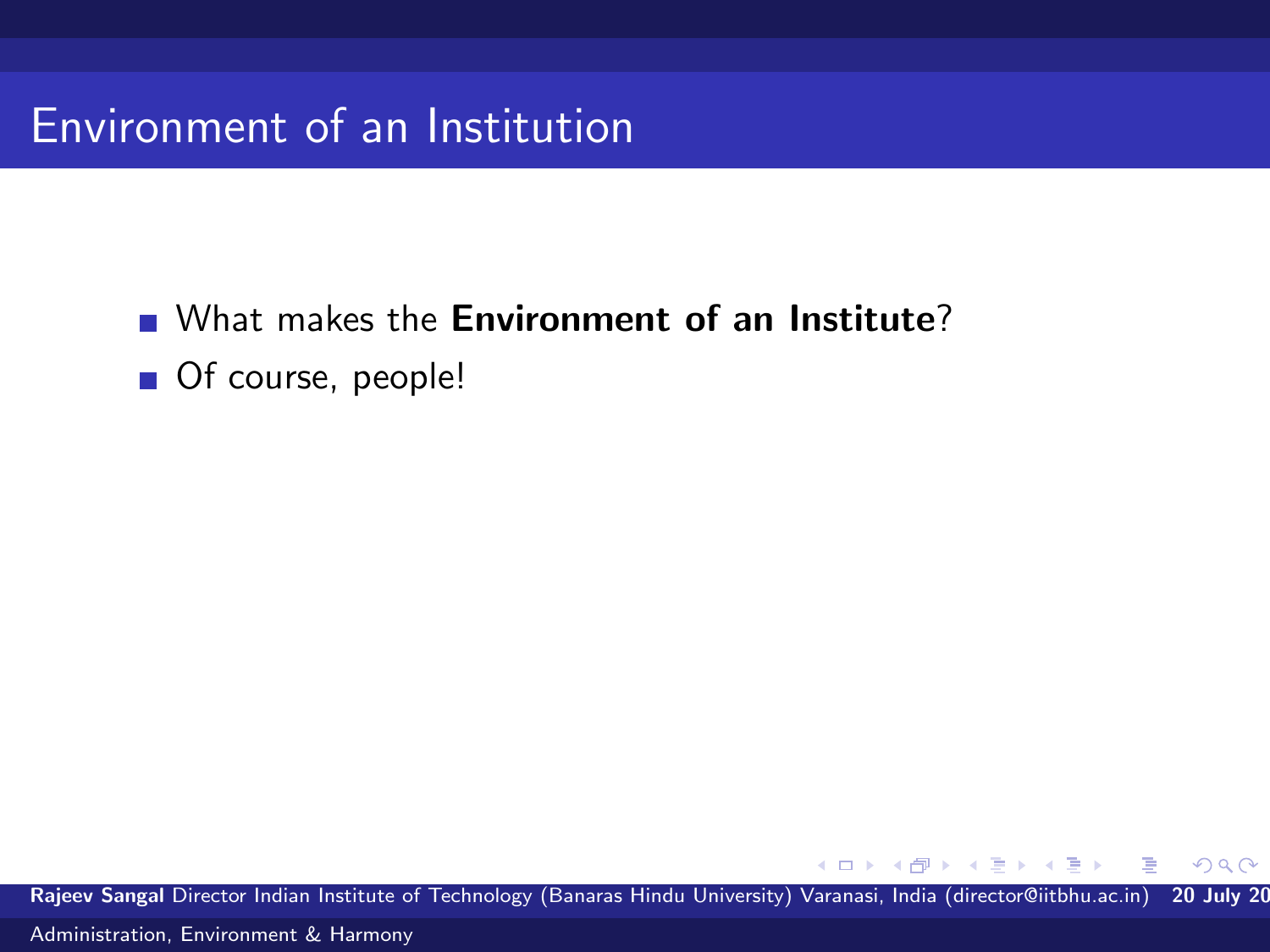- What makes the **Environment of an Institute**?
- Of course, people!
- What shapes them?

Rajeev Sangal Director Indian Institute of Technology (Banaras Hindu University) Varanasi, India (director@iitbhu.ac.in) 20 July 20

4 D F

母 ト マミッ

 $\Omega$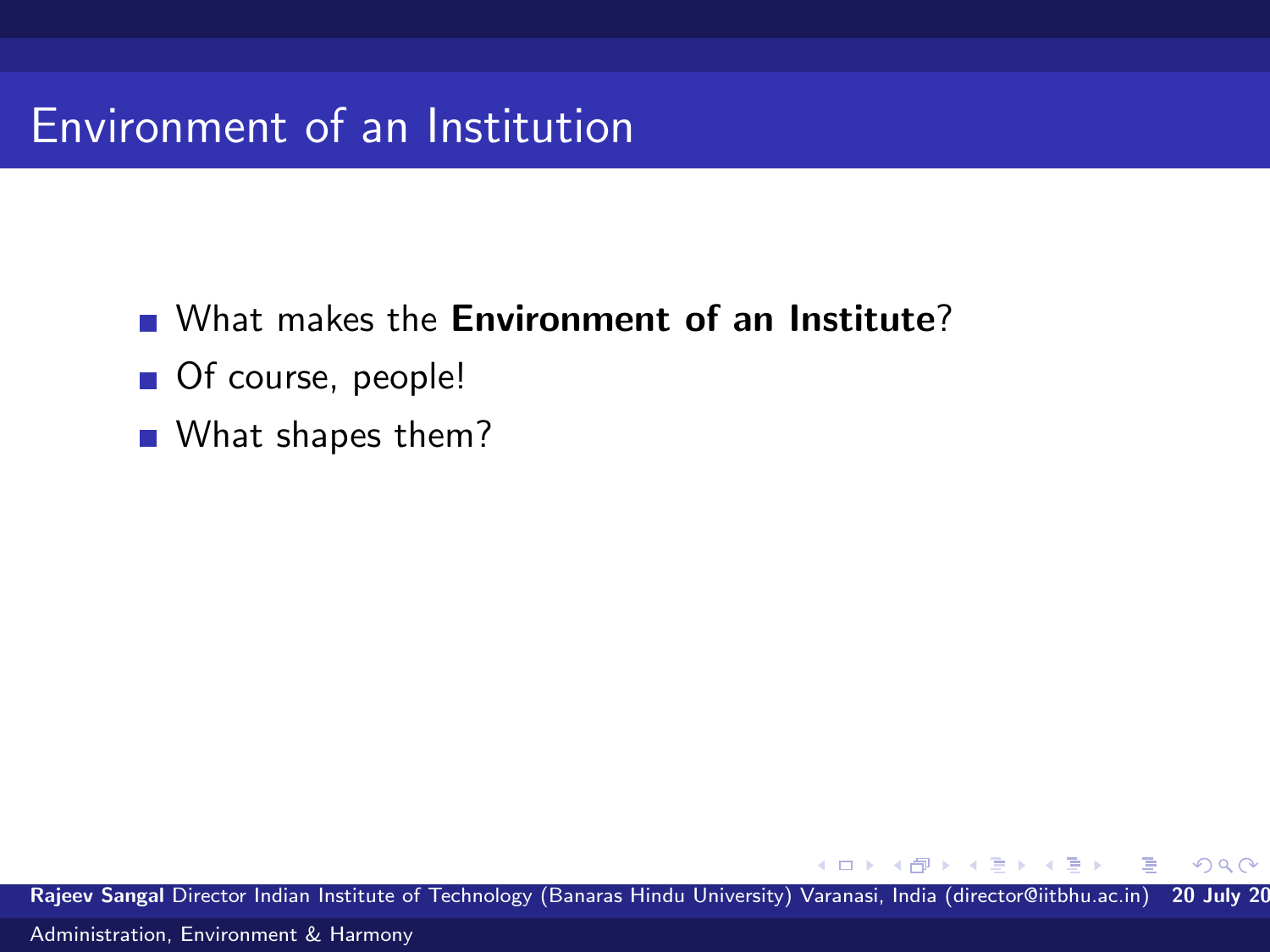- What makes the **Environment of an Institute**?
- Of course, people!
- What shapes them?
- If they are already enlightened, they are not affected by outside. But otherwise:

Rajeev Sangal Director Indian Institute of Technology (Banaras Hindu University) Varanasi, India (director@iitbhu.ac.in) 20 July 20 [Administration, Environment & Harmony](#page-0-0)

 $\rightarrow$   $\pm$   $\rightarrow$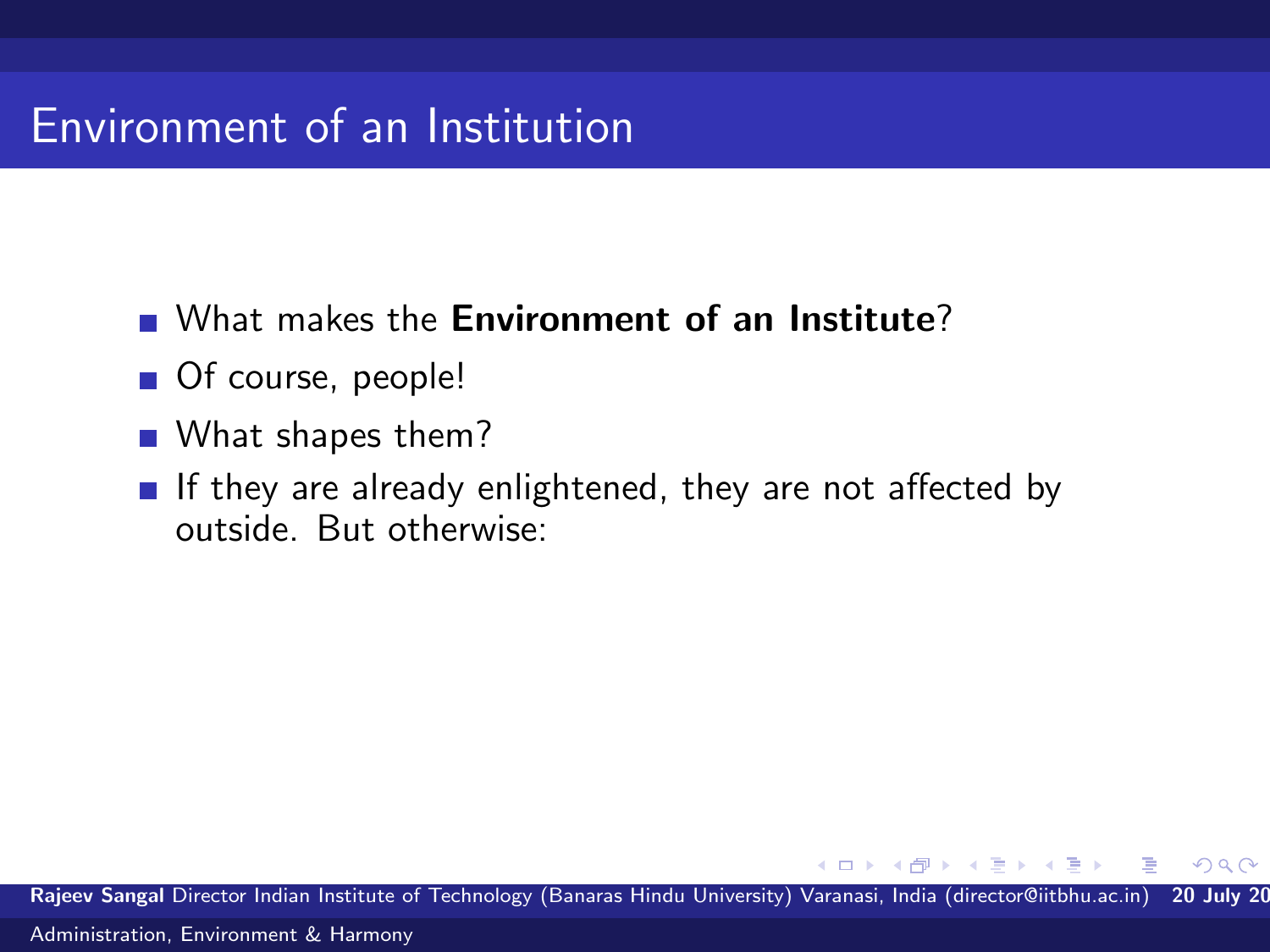- What makes the **Environment of an Institute**?
- Of course, people!
- What shapes them?
- If they are already enlightened, they are not affected by outside. But otherwise:
	- **Systems** Structures, rules & regulations

Rajeev Sangal Director Indian Institute of Technology (Banaras Hindu University) Varanasi, India (director@iitbhu.ac.in) 20 July 20 [Administration, Environment & Harmony](#page-0-0)

 $\rightarrow$   $\equiv$   $\rightarrow$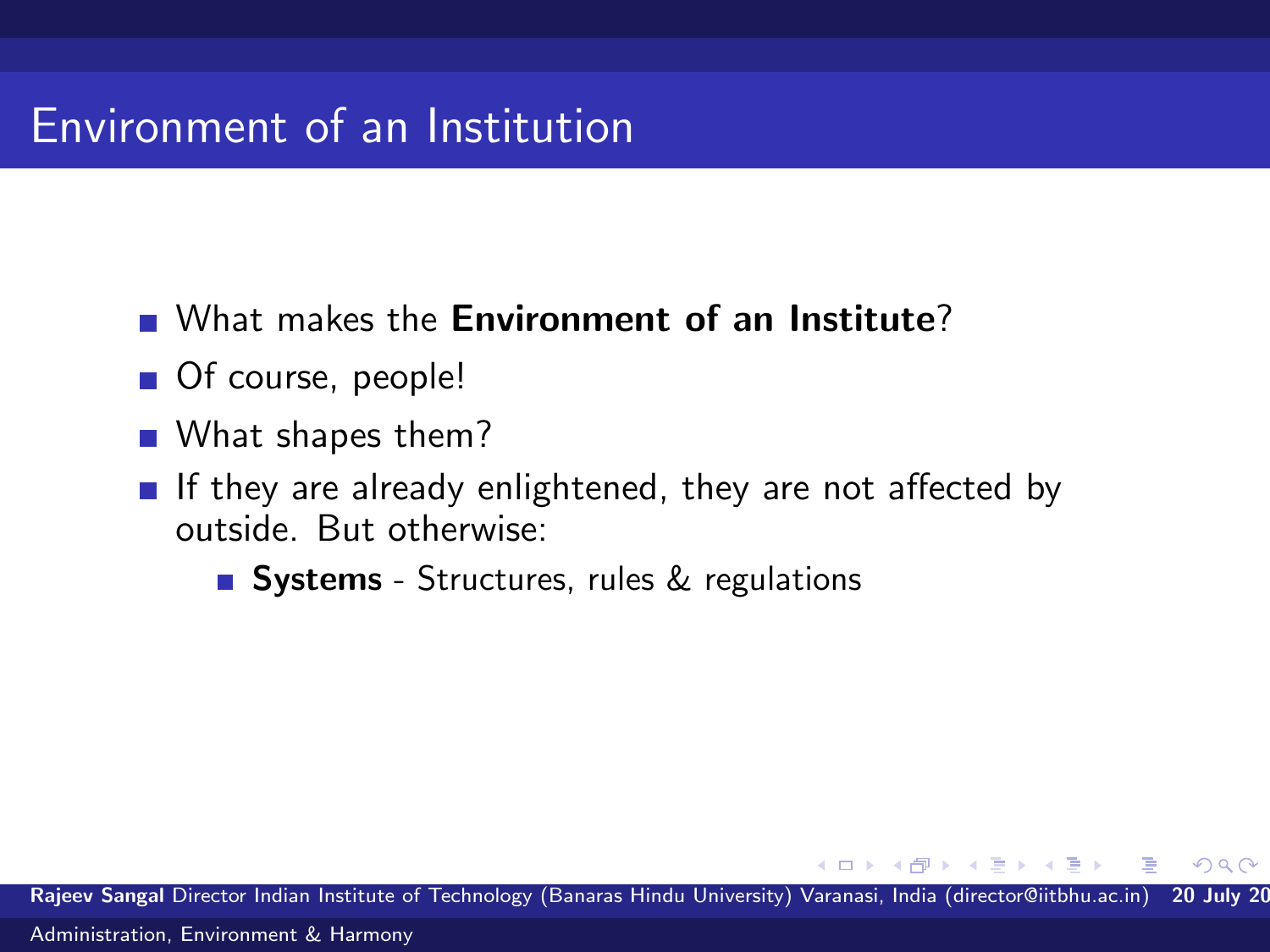- What makes the **Environment of an Institute**?
- Of course, people!
- What shapes them?
- If they are already enlightened, they are not affected by outside. But otherwise:
	- **Systems** Structures, rules & regulations
	- **Culture** Practices, norms, how people view regulations, openness, respectful behaviour

Rajeev Sangal Director Indian Institute of Technology (Banaras Hindu University) Varanasi, India (director@iitbhu.ac.in) 20 July 20 [Administration, Environment & Harmony](#page-0-0)

一本 三 下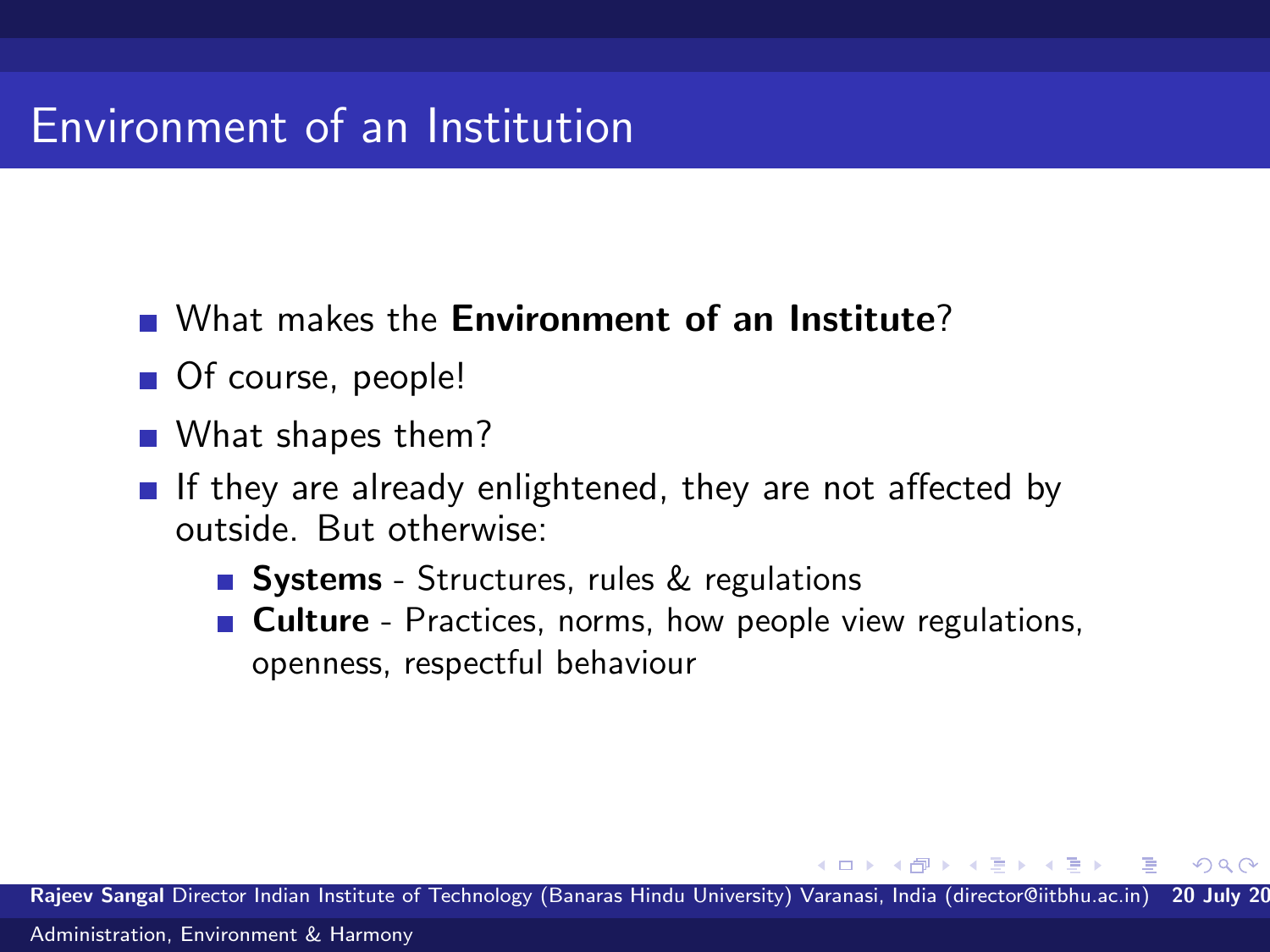- What makes the **Environment of an Institute**?
- Of course, people!
- What shapes them?
- If they are already enlightened, they are not affected by outside. But otherwise:
	- **Systems** Structures, rules & regulations
	- **Culture** Practices, norms, how people view regulations, openness, respectful behaviour
	- Values Trust, respect, caring of colleagues

Rajeev Sangal Director Indian Institute of Technology (Banaras Hindu University) Varanasi, India (director@iitbhu.ac.in) 20 July 20

- 4 国 ド 3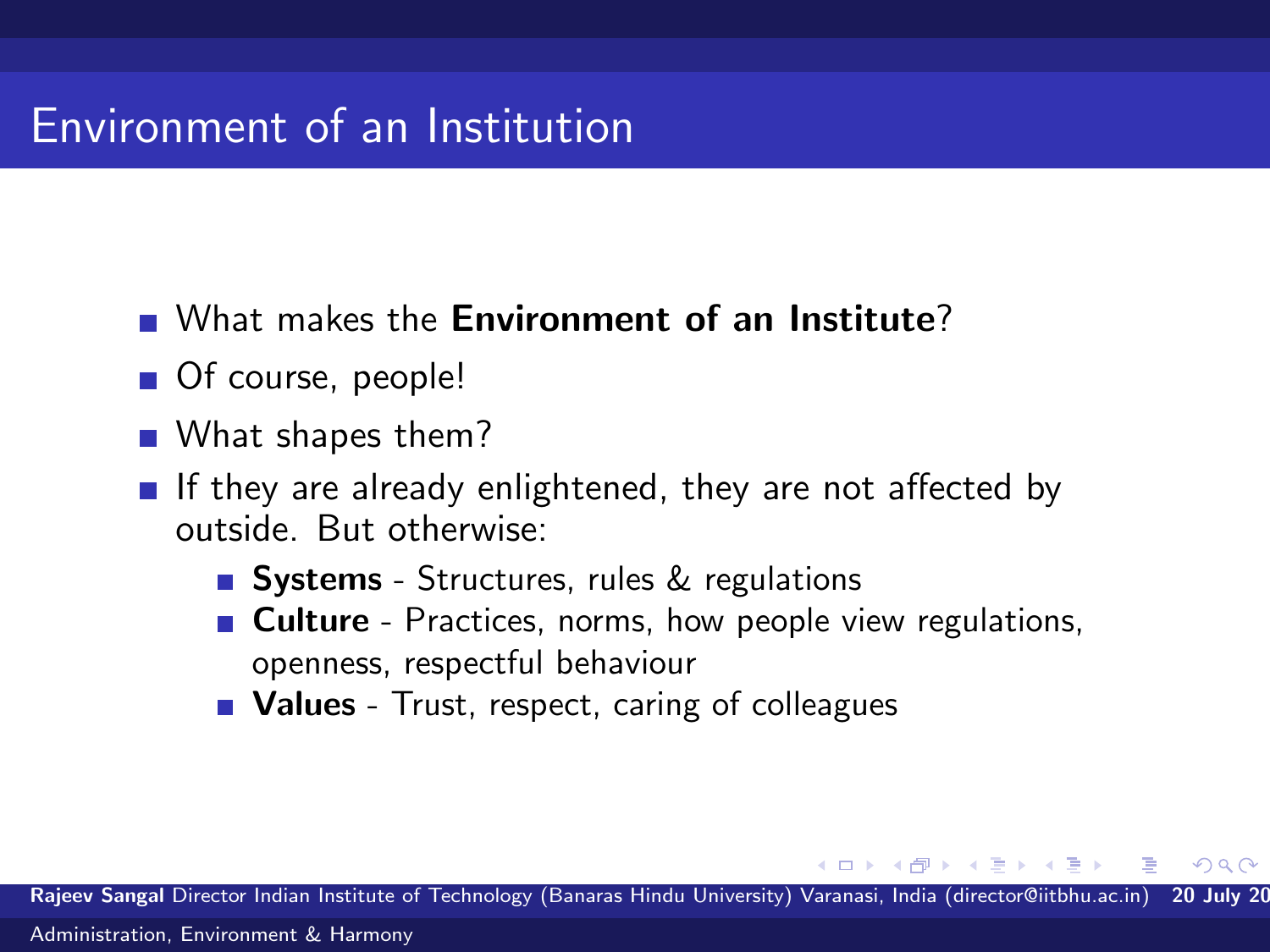### Environment

Enviroment of an institution is determined by:

- Systems
- **Culture**
- **Values**

What are they? What is most important?

Rajeev Sangal Director Indian Institute of Technology (Banaras Hindu University) Varanasi, India (director@iitbhu.ac.in) 20 July 20 [Administration, Environment & Harmony](#page-0-0)

4 D F

∢ 何 ≯ -∢ 手 ≯ -∢

重き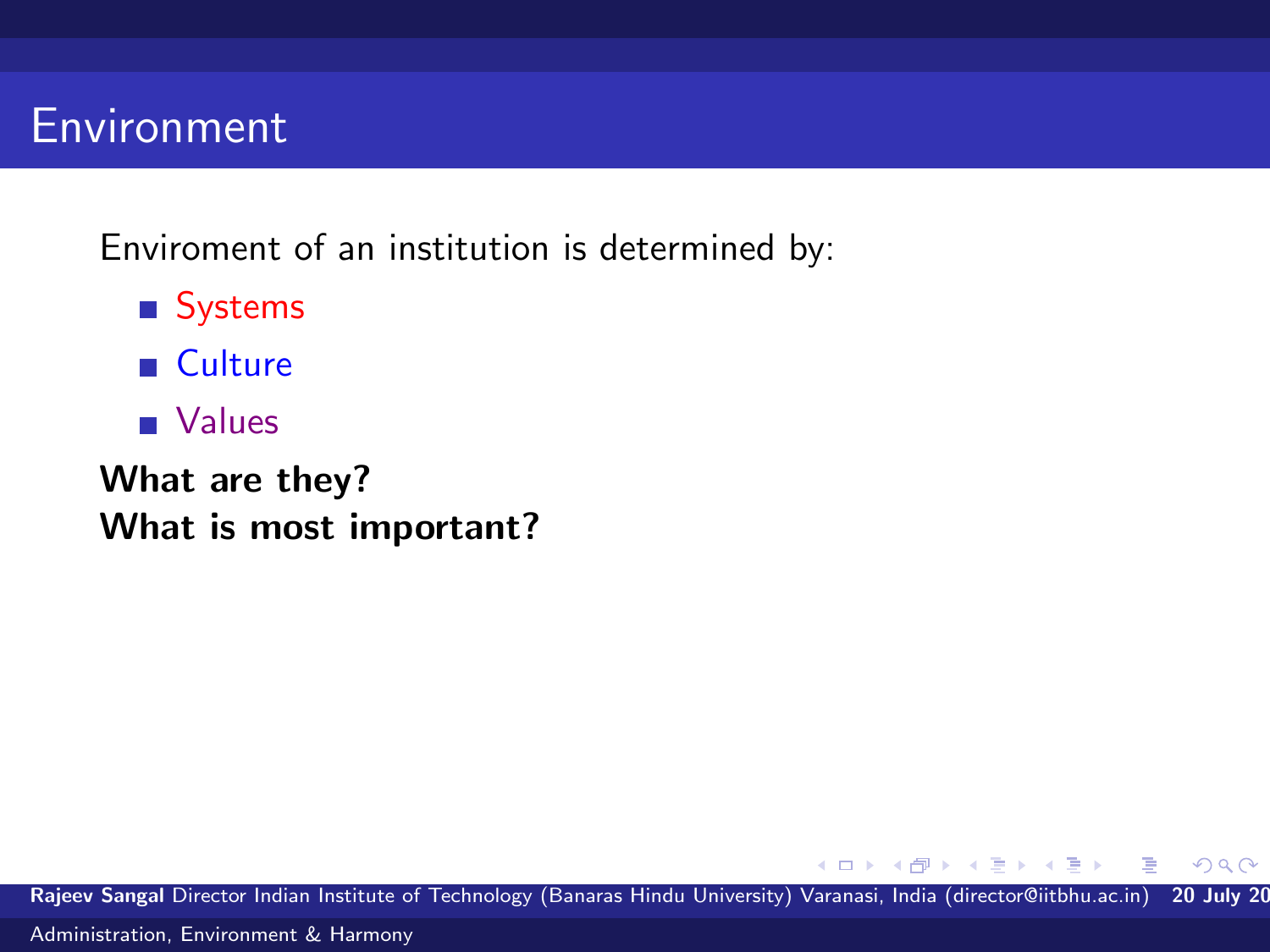### Environment

Enviroment of an institution is determined by:

- Systems
- **Culture**
- Values

What are they? What is most important?

In rest of the slides: Words in red stand for Systems Words in blue stand for Culture Words in violet stand for Values

Rajeev Sangal Director Indian Institute of Technology (Banaras Hindu University) Varanasi, India (director@iitbhu.ac.in) 20 July 20

**ALC: N**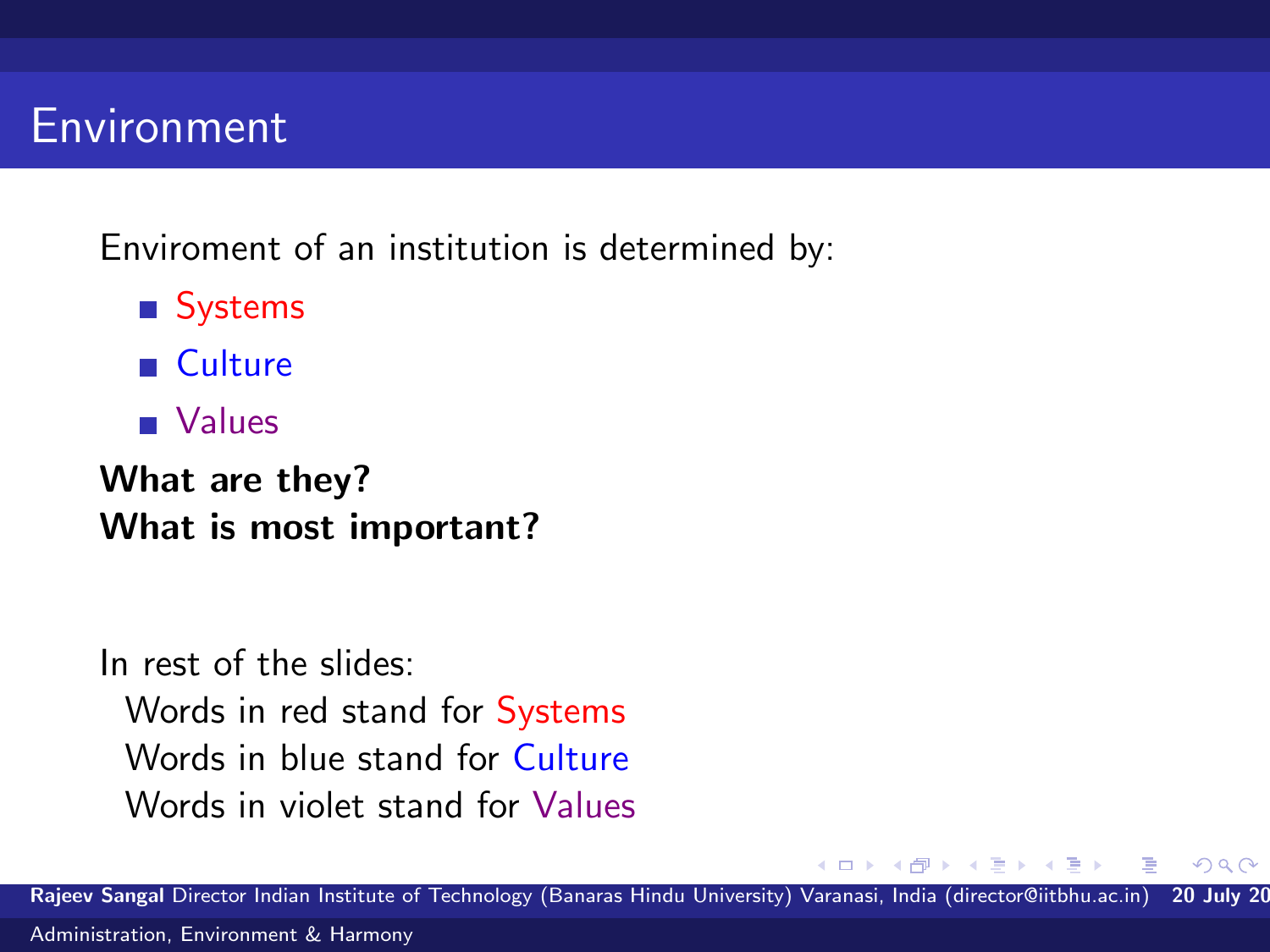Governance Academics Research Student life

Rajeev Sangal Director Indian Institute of Technology (Banaras Hindu University) Varanasi, India (director@iitbhu.ac.in) 20 July 20

4.0.3

 $\langle \neg \Box \rangle$   $\rightarrow$   $\langle \Box \rangle$   $\rightarrow$   $\langle \Box \rangle$   $\rightarrow$ 

 $299$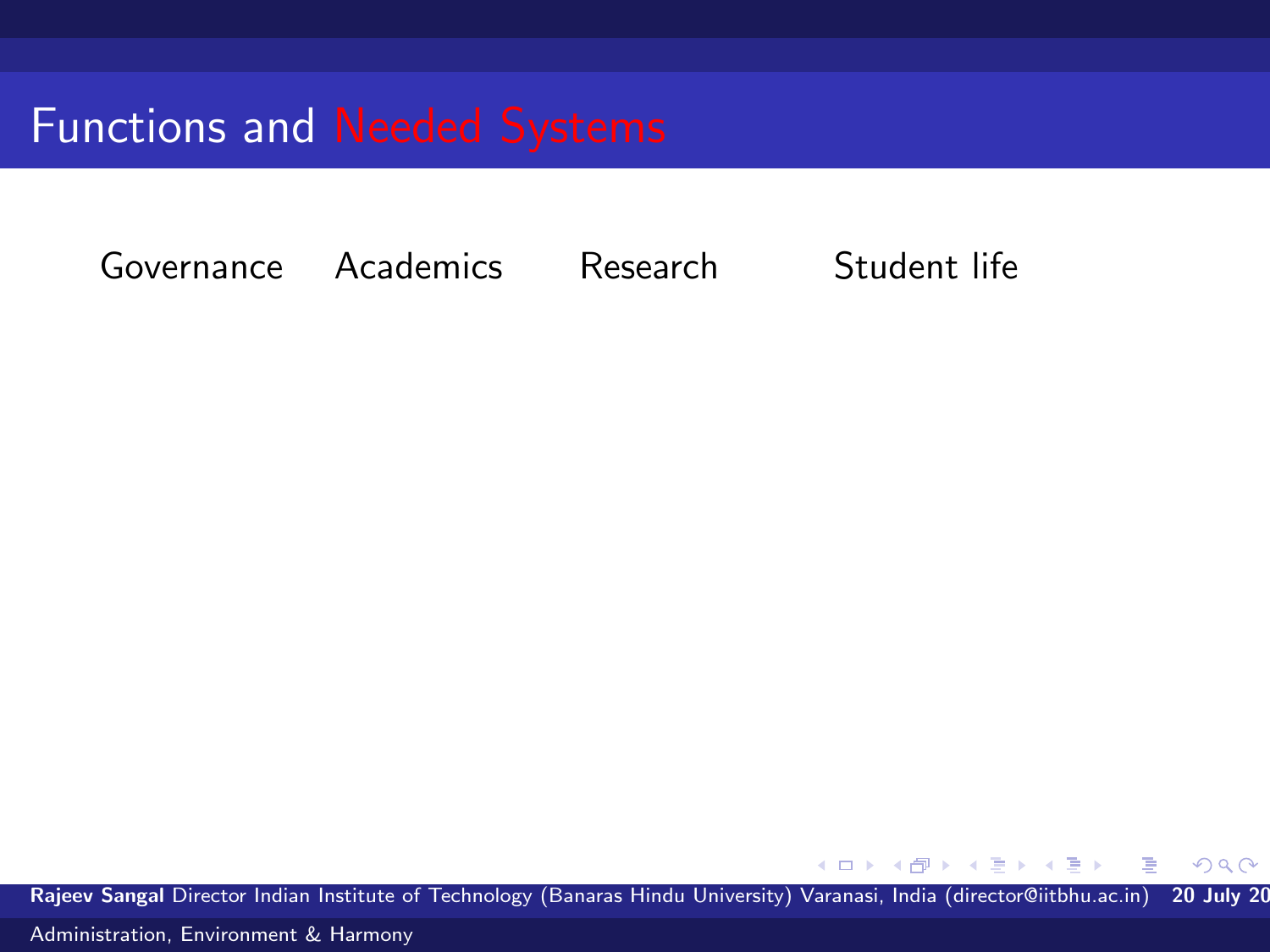| Governance | Academics                | Research                                   | Student life                            |
|------------|--------------------------|--------------------------------------------|-----------------------------------------|
| Committees | Curricula,<br>Credit sys | Publications,<br>Technology<br>development | Extra-curr-cr,<br>Student<br>parliament |
|            |                          |                                            |                                         |

#### Structures and Regulations

Rajeev Sangal Director Indian Institute of Technology (Banaras Hindu University) Varanasi, India (director@iitbhu.ac.in) 20 July 20

 $\rightarrow$   $\oplus$   $\rightarrow$   $\rightarrow$   $\oplus$   $\rightarrow$   $\rightarrow$   $\oplus$   $\rightarrow$ 

4 0 8

 $299$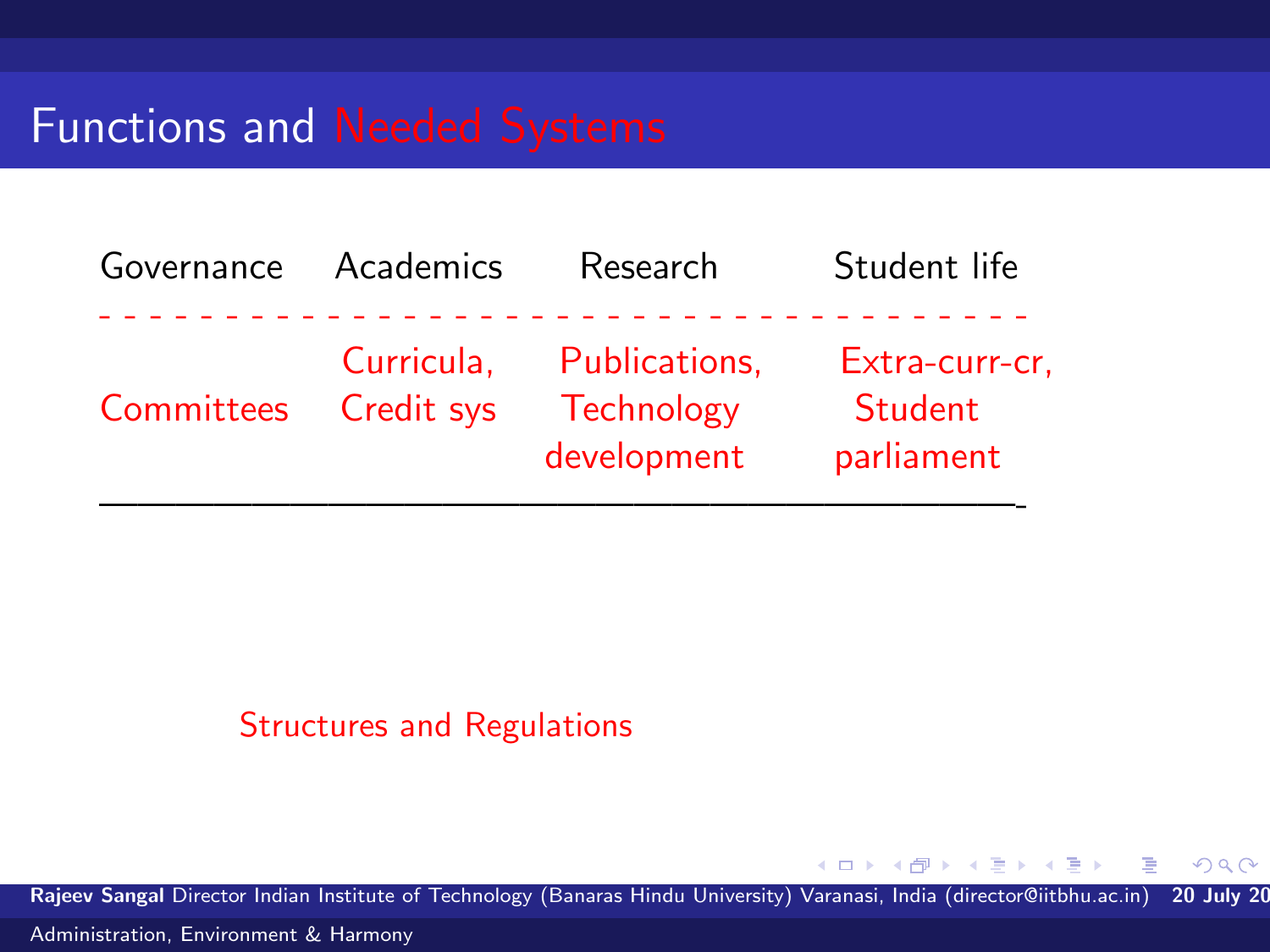| Governance        | Academics                | Research                                          | Student life                            |
|-------------------|--------------------------|---------------------------------------------------|-----------------------------------------|
| Committees        | Curricula,<br>Credit sys | Publications,<br><b>Technology</b><br>development | Extra-curr-cr,<br>Student<br>parliament |
| <b>Excellence</b> | Experimentation          |                                                   | Empowerment                             |

#### Structures and Regulations Ethos - Underlying culture

Rajeev Sangal Director Indian Institute of Technology (Banaras Hindu University) Varanasi, India (director@iitbhu.ac.in) 20 July 20

4 D F

**何 > - < 三 > - <** 

 $299$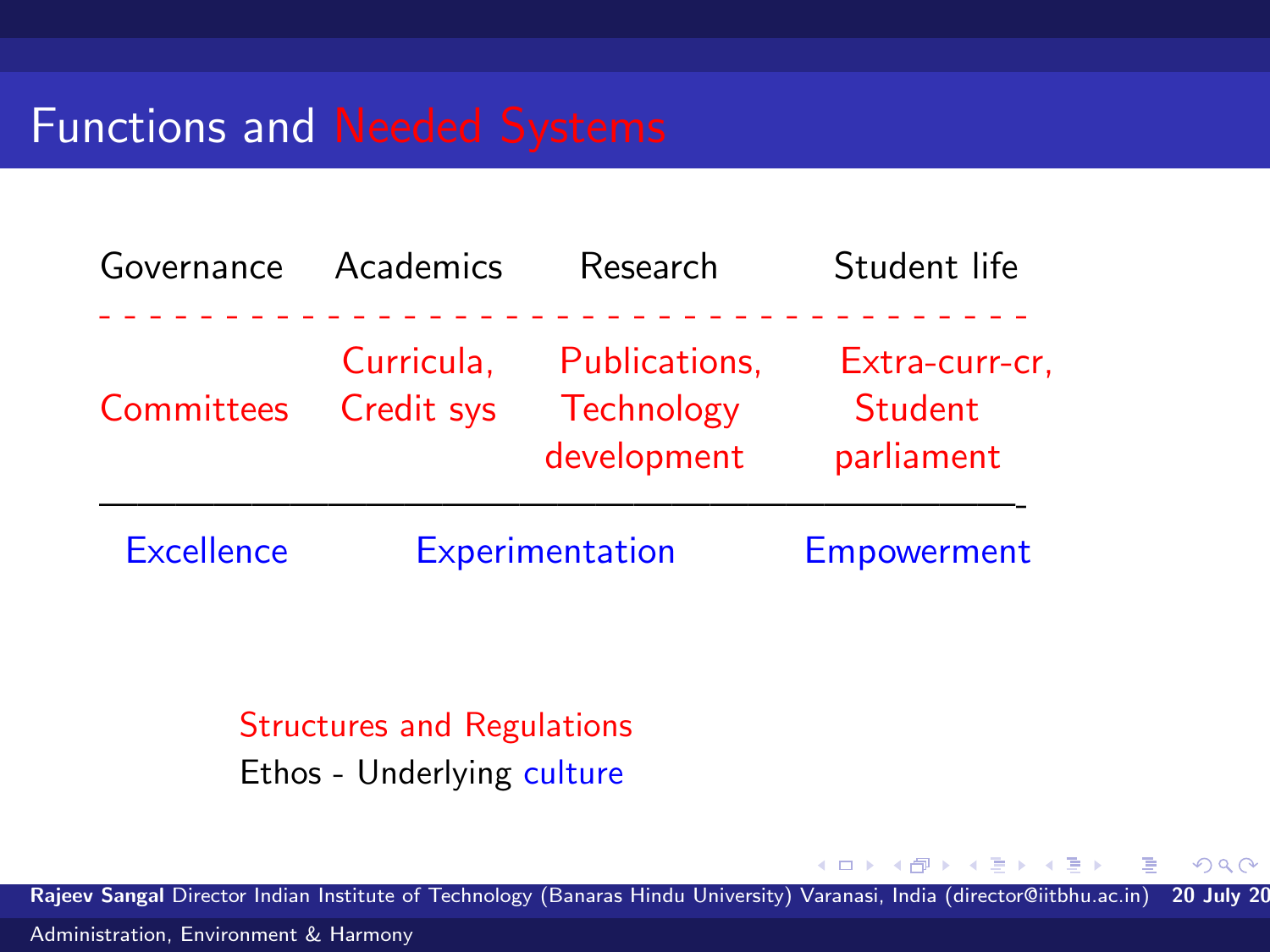| Governance                        | Academics                   | Research                                          | Student life                            |
|-----------------------------------|-----------------------------|---------------------------------------------------|-----------------------------------------|
| Committees                        | Curricula,<br>Credit sys    | Publications,<br><b>Technology</b><br>development | Extra-curr-cr,<br>Student<br>parliament |
| <b>Excellence</b><br><b>Trust</b> | Experimentation<br>Openness |                                                   | Empowerment<br>Caring                   |

### Structures and Regulations Ethos - Underlying culture and values

Rajeev Sangal Director Indian Institute of Technology (Banaras Hindu University) Varanasi, India (director@iitbhu.ac.in) 20 July 20

4 D F

∢ 何 ≯ -∢ 手 ≯ -∢

 $299$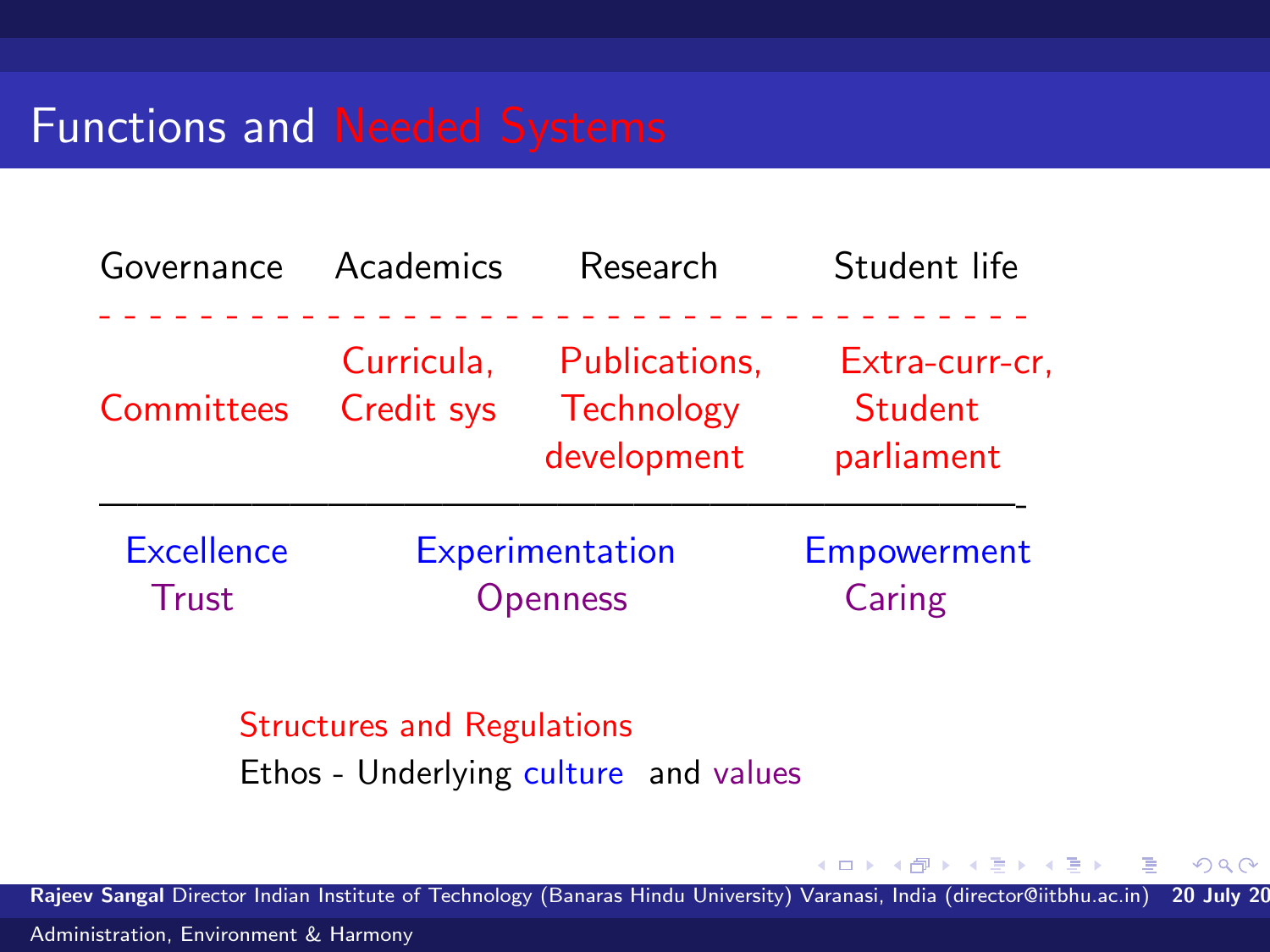# Underlying Culture and Values

What underly good governance, serious academics, innovative research, and fulfilling student life ? Culture :

- **1 Environment of Excellence**
- 2 Willingness for Experimentation
- **3** Feeling of Empowerment
- with underlying values
	- A Trust
	- B Openness
	- C Caring

#### Ethos: Underlying culture and values for effective systems

Rajeev Sangal Director Indian Institute of Technology (Banaras Hindu University) Varanasi, India (director@iitbhu.ac.in) 20 July 20 [Administration, Environment & Harmony](#page-0-0)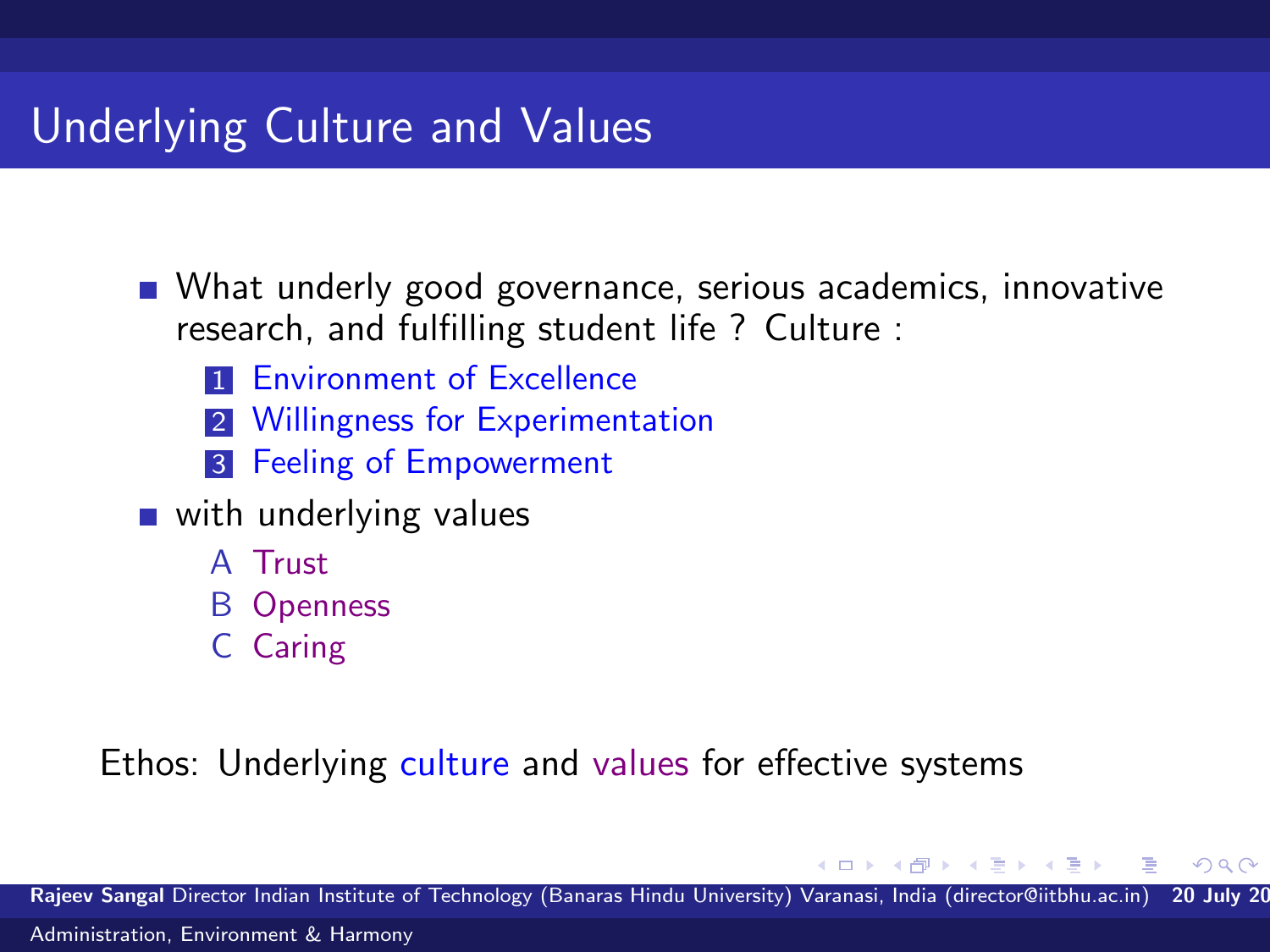1. Environment of Excellence

### ■ Setting high goals - shared goals

**Empower individuals and groups to take their decisions** 

Rajeev Sangal Director Indian Institute of Technology (Banaras Hindu University) Varanasi, India (director@iitbhu.ac.in) 20 July 20 [Administration, Environment & Harmony](#page-0-0)

 $\rightarrow$   $\pm$   $\rightarrow$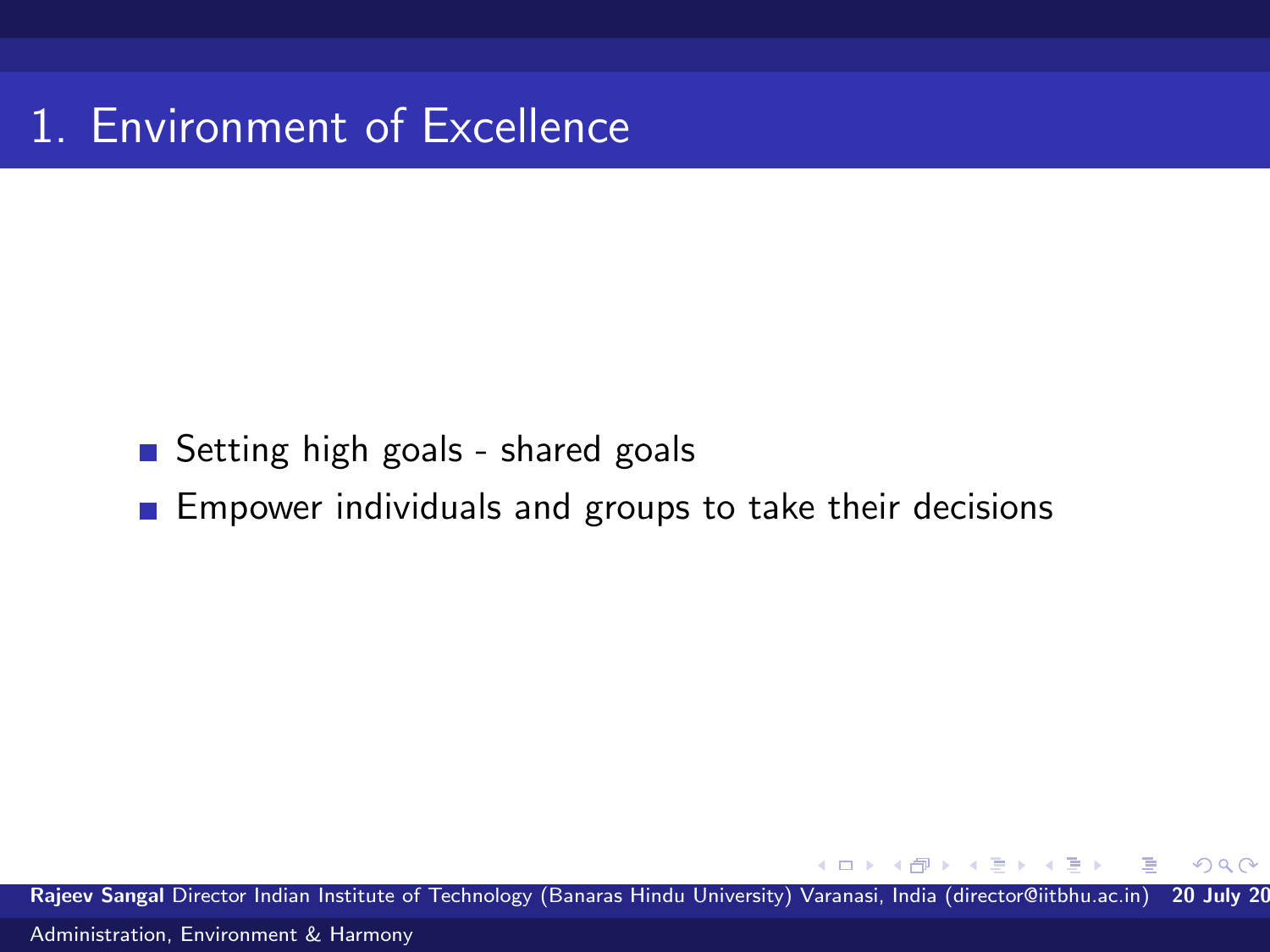# Example: Excellence in Research

Setting high goals:

- **High quality publications**
- Technology development
- **Technology transfer**
- Societal impact

Enablers:

- **F** Formation of research groups with critical mass led by faculty
	- **Undergraduates also in research**
	- Research groups have students at all levels
	- Most importantly, more than two faculty members!  $\mathcal{L}_{\mathcal{A}}$

Rajeev Sangal Director Indian Institute of Technology (Banaras Hindu University) Varanasi, India (director@iitbhu.ac.in) 20 July 20

**State State**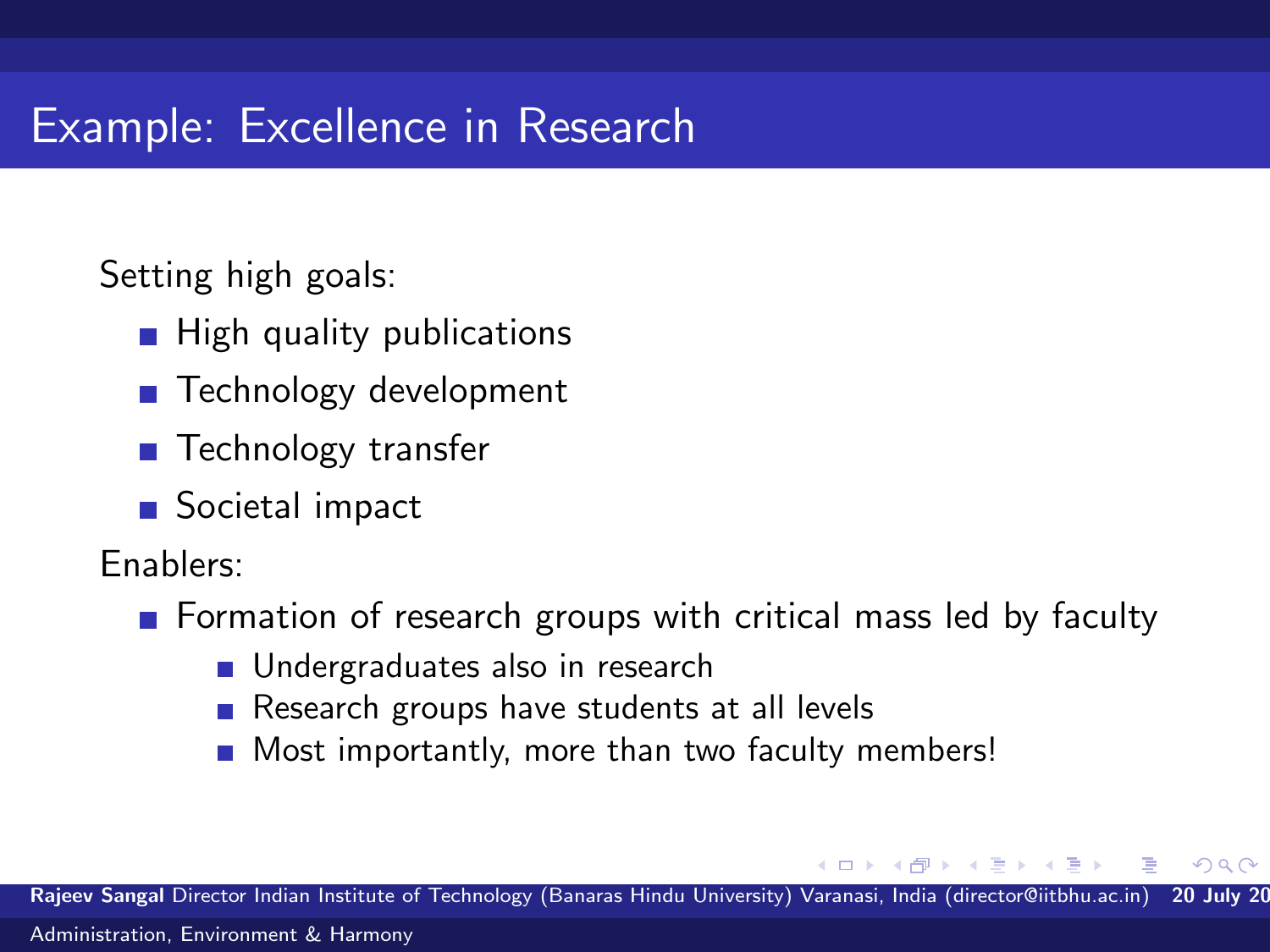#### External Check – Faculty appraisal to evaluate

- Teaching
- Research  $\mathcal{L}_{\mathcal{A}}$
- **Technology transfer**
- Service to society and profession
- **But faculty internally driven**

Rajeev Sangal Director Indian Institute of Technology (Banaras Hindu University) Varanasi, India (director@iitbhu.ac.in) 20 July 20

 $\rightarrow$   $\equiv$   $\rightarrow$ 

 $\Omega$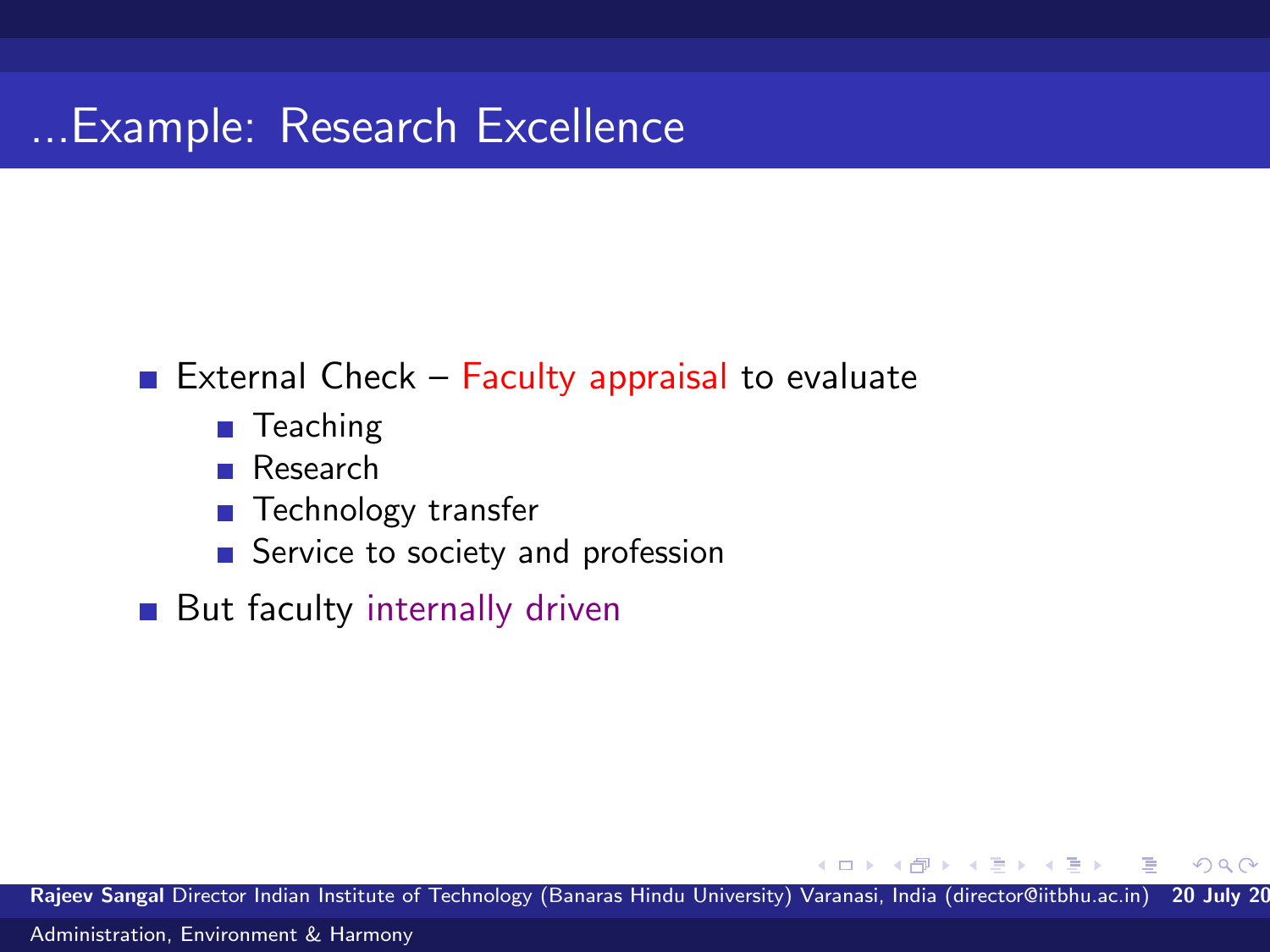- **Empowered people feel they are able to do what is required** for fulfilling their goals.
- Some difficulties faced at many universities:
	- Acrimony in committees Not learnt to 'Agree to disagree'
	- **Absence of Trust.**

Rajeev Sangal Director Indian Institute of Technology (Banaras Hindu University) Varanasi, India (director@iitbhu.ac.in) 20 July 20 [Administration, Environment & Harmony](#page-0-0)

**North Book**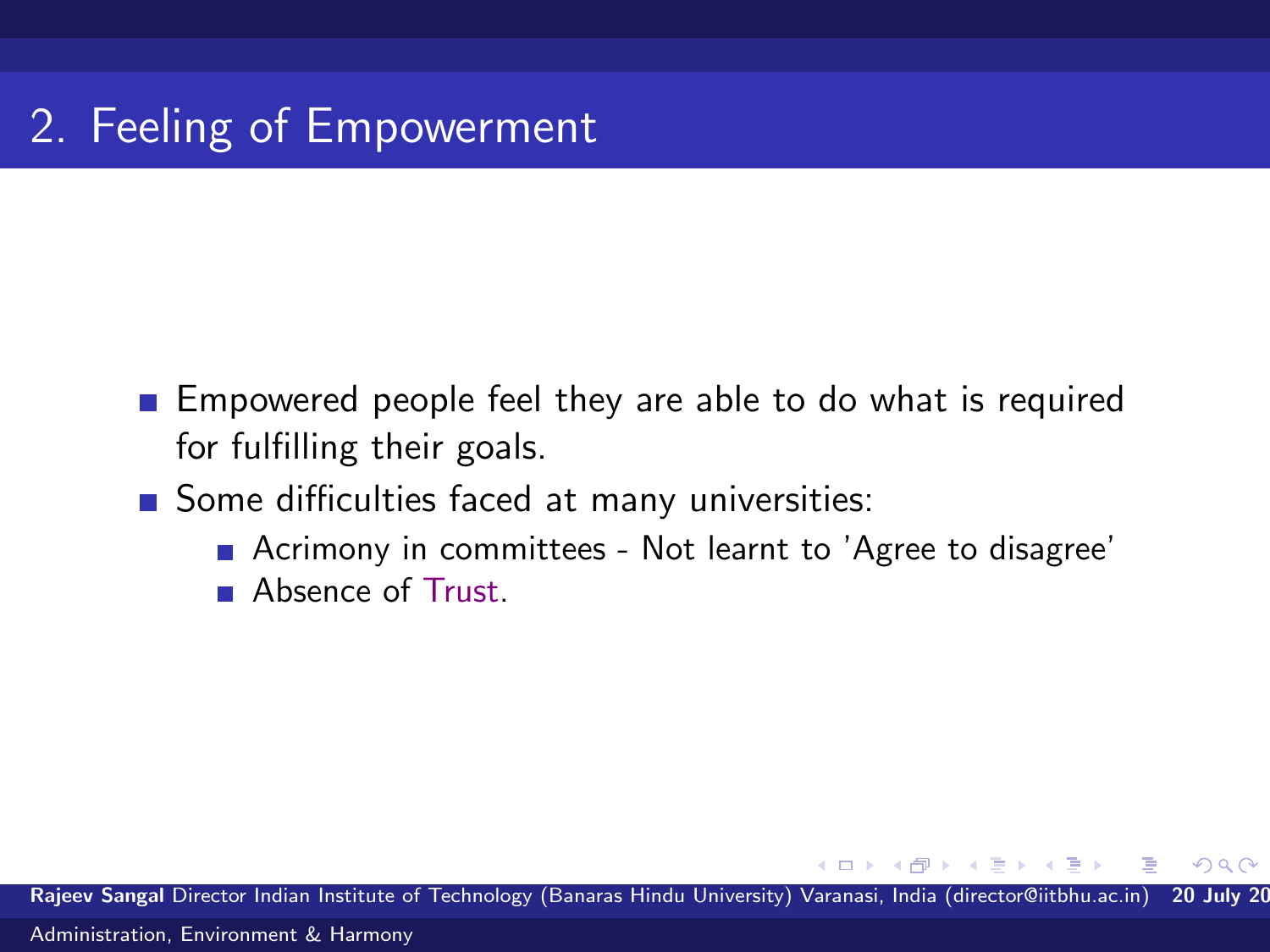- Autocracy/coterie vs. democracy
	- Democracy is clearly desirable
- However, democracy (through committees) alone does not empower
	- **Collectively groups and individuals can disempower each other.**
	- At most universities Different sections feel disempowered in spite of democracy

Rajeev Sangal Director Indian Institute of Technology (Banaras Hindu University) Varanasi, India (director@iitbhu.ac.in) 20 July 20 [Administration, Environment & Harmony](#page-0-0)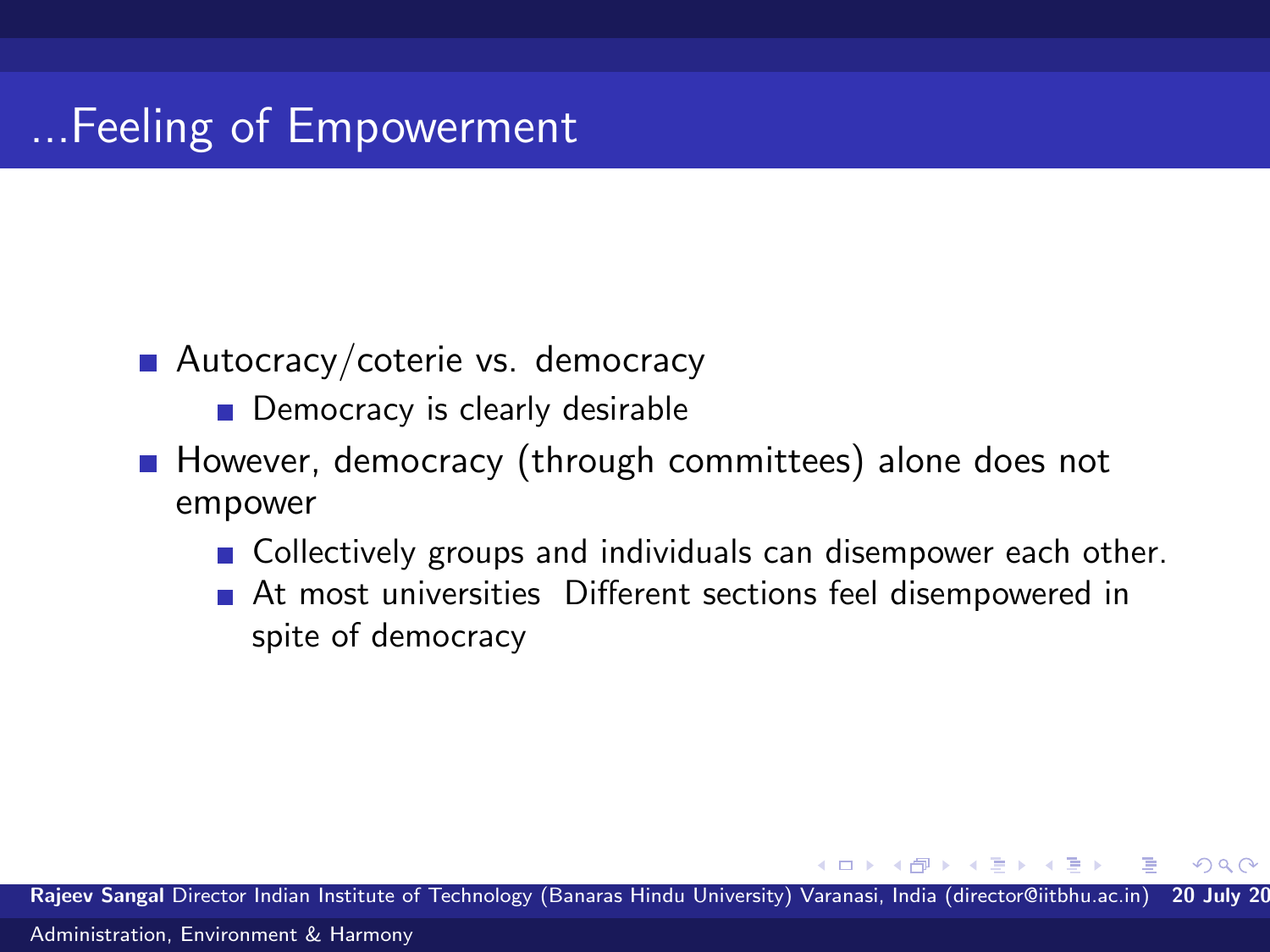Decision making at the *right* level leads to empowerment.

For example, decisions could be taken at the appropriate level:

- $\blacksquare$  at the individual level.
- at the level of research group,
- at the level of research lab,
- $\blacksquare$  at the level of research Centre/Dept.
- at the level of the institute

Autonomy at each level - leads to empowerment!

Rajeev Sangal Director Indian Institute of Technology (Banaras Hindu University) Varanasi, India (director@iitbhu.ac.in) 20 July 20 [Administration, Environment & Harmony](#page-0-0)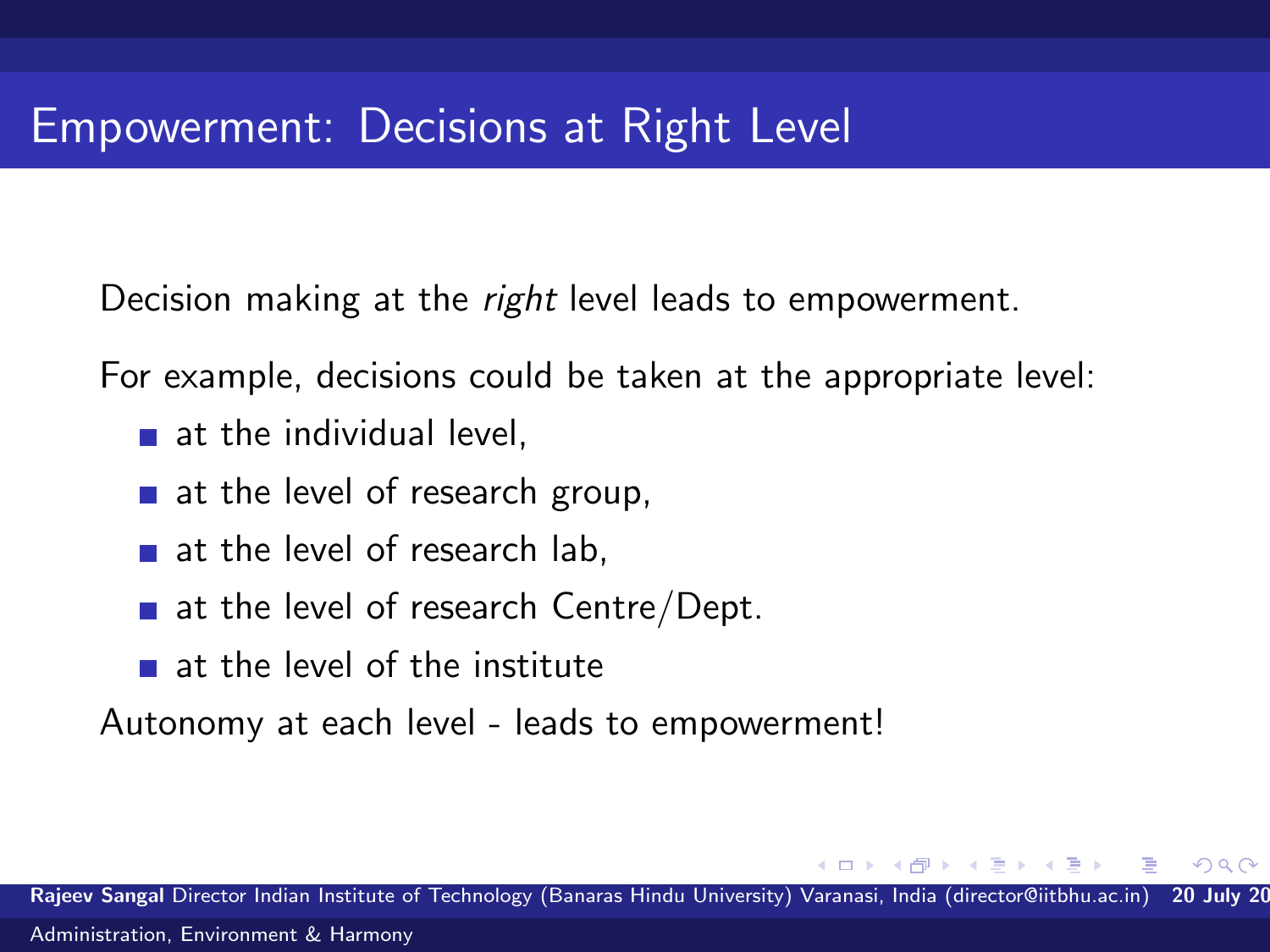# Example: Financial Empowerment

#### **Individual faculty have Faculty Discretionary Accounts**

Rajeev Sangal Director Indian Institute of Technology (Banaras Hindu University) Varanasi, India (director@iitbhu.ac.in) 20 July 20 [Administration, Environment & Harmony](#page-0-0)

 $\mathbf{v} = \mathbf{v}$  . The  $\mathbf{v}$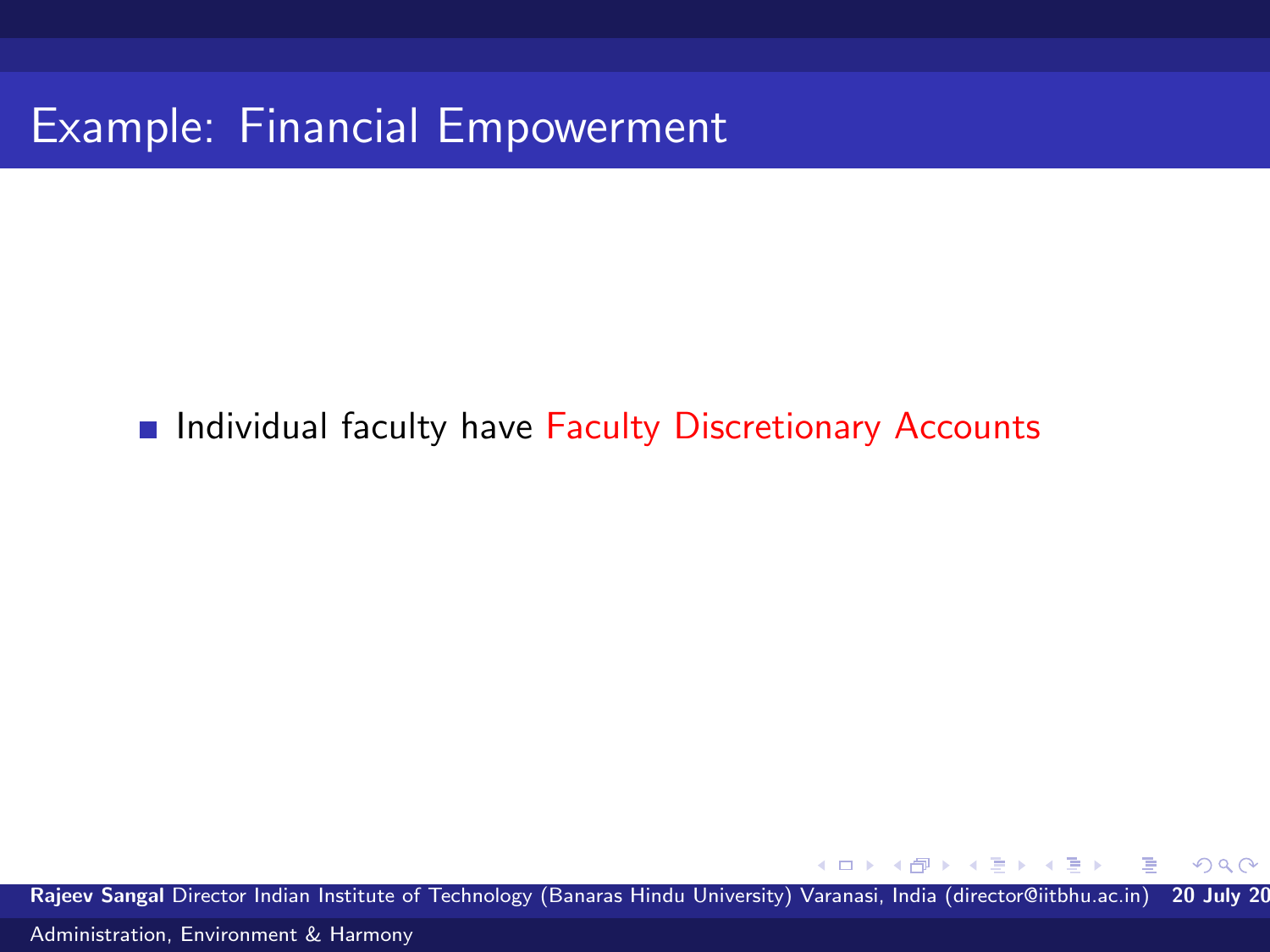# Example: Financial Empowerment

- **Individual faculty have Faculty Discretionary Accounts**
- Example: CPDA
- $\blacksquare$  Are we using it responsibly?

Rajeev Sangal Director Indian Institute of Technology (Banaras Hindu University) Varanasi, India (director@iitbhu.ac.in) 20 July 20 [Administration, Environment & Harmony](#page-0-0)

**State State**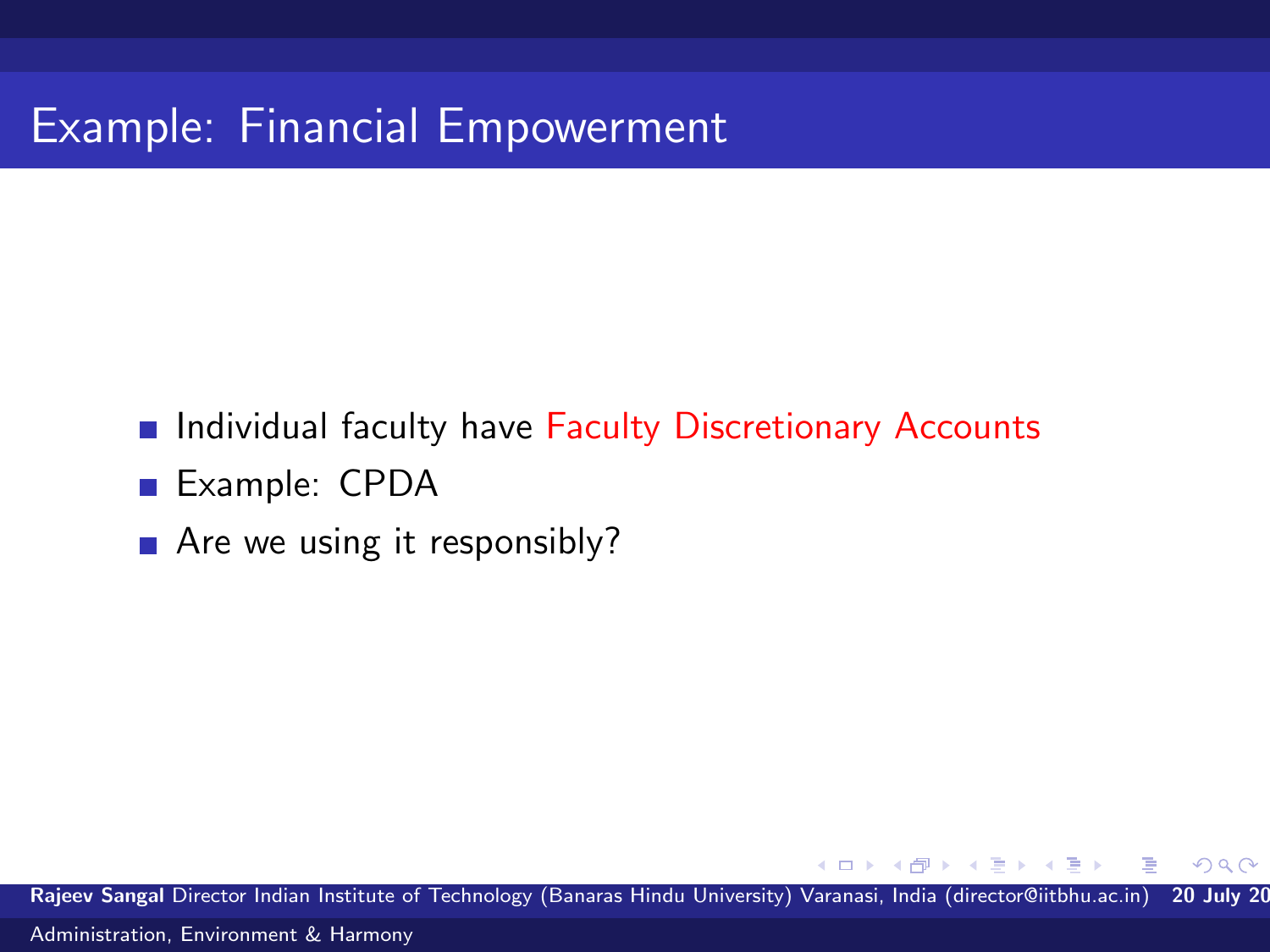- During decision making What if there are differences in opinion
	- **Depending on the decision taken, would not some people feel** disempowered
		- Even if I do not agree with the decision, I play my role. Team work.

**State State** 

 $\Omega$ 

Rajeev Sangal Director Indian Institute of Technology (Banaras Hindu University) Varanasi, India (director@iitbhu.ac.in) 20 July 20 [Administration, Environment & Harmony](#page-0-0)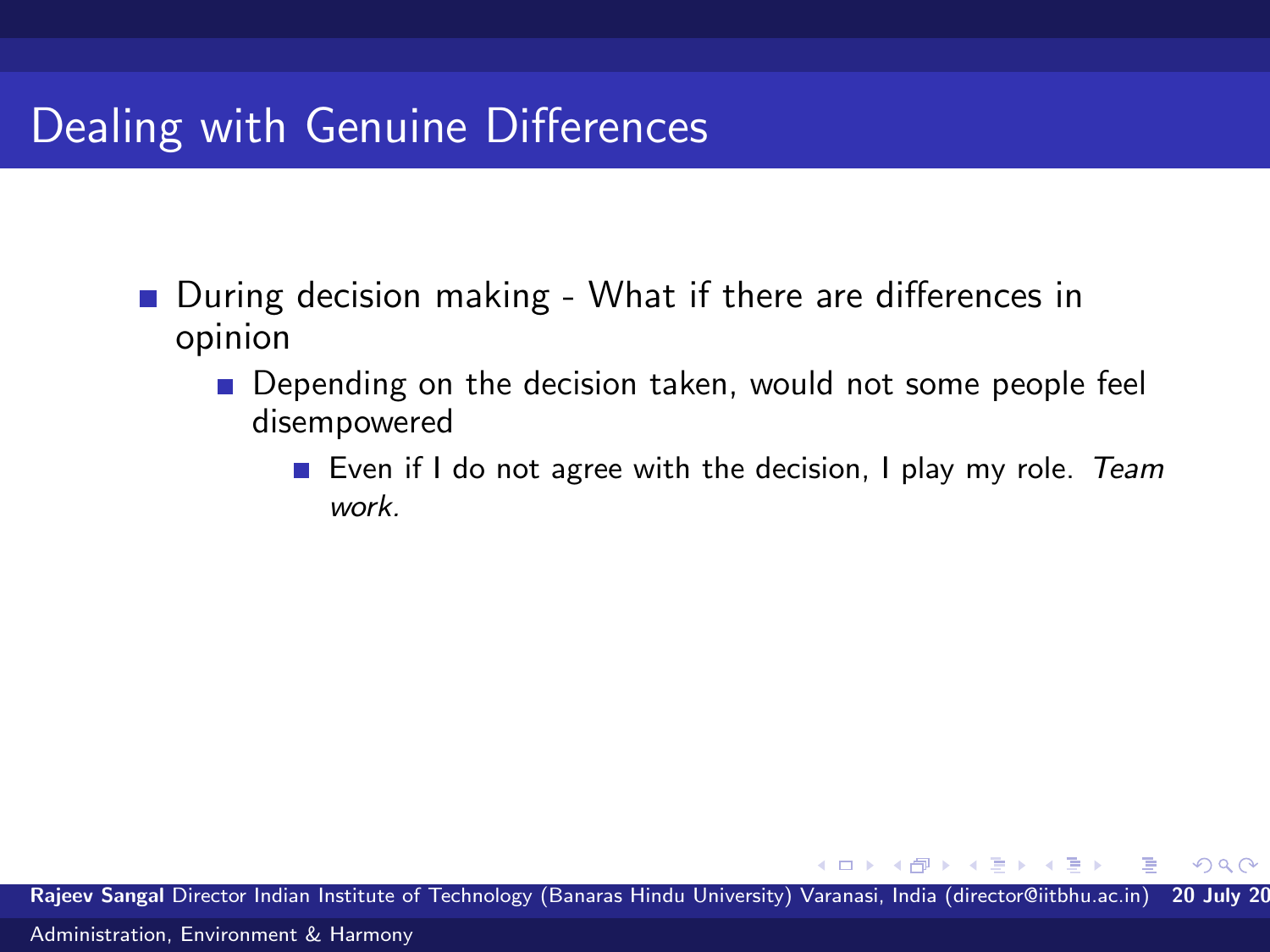- During decision making What if there are differences in opinion
	- **Depending on the decision taken, would not some people feel** disempowered
		- Even if I do not agree with the decision, I play my role. Team work.

 $QQ$ 

 $\rightarrow$   $\pm$   $\rightarrow$   $\rightarrow$ 

- But should decisions be forced? To resolve differences, three important elements in values
	- **Trust.**
	- Openness, and
	- Caring

Rajeev Sangal Director Indian Institute of Technology (Banaras Hindu University) Varanasi, India (director@iitbhu.ac.in) 20 July 20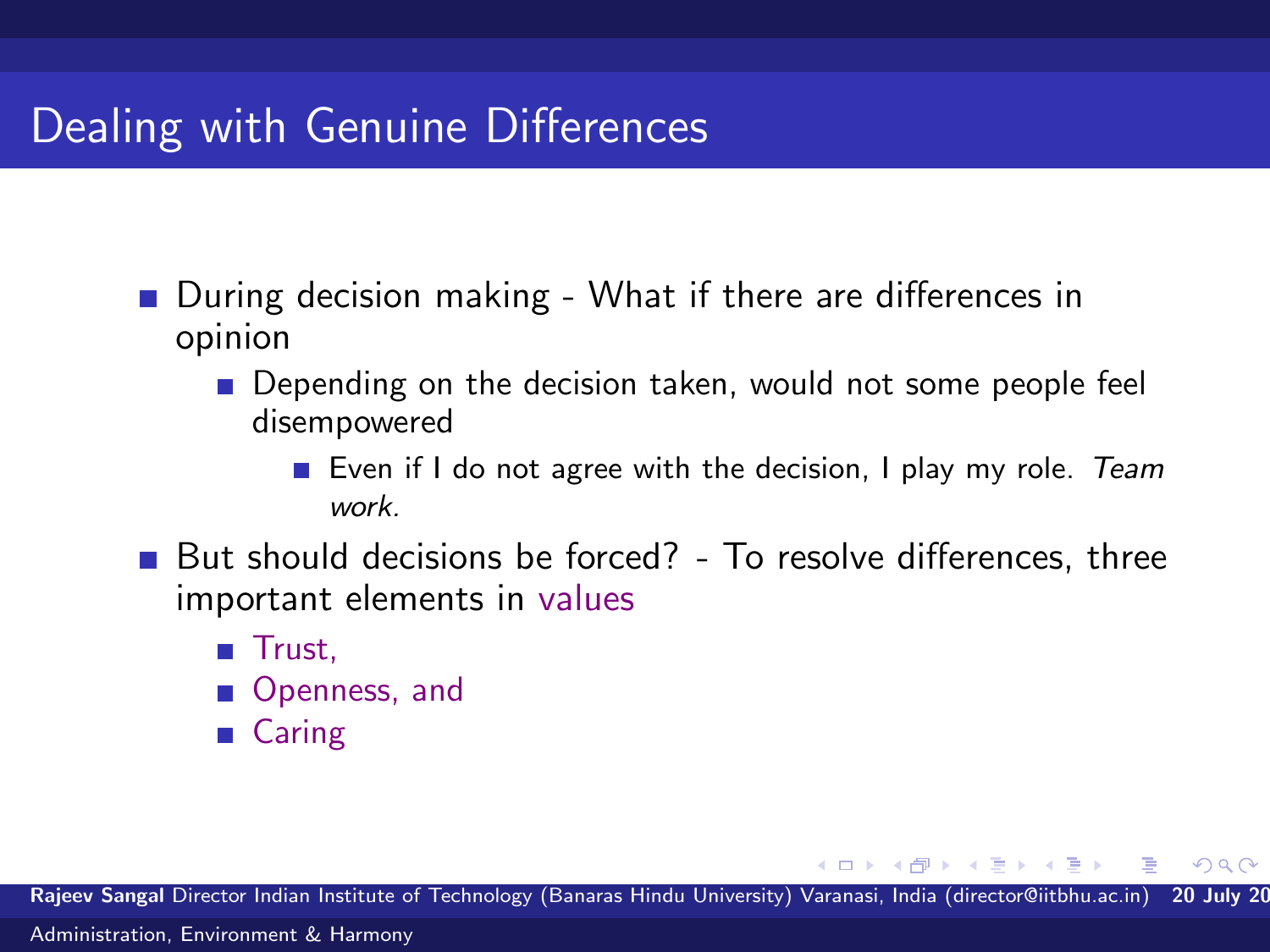### **Trust**

- **NH** While discussing an issue
	- $\blacksquare$  I do not ascribe ulterior motives or otherwise
- $\blacksquare$  Therefore, possible to put across another viewpoint  $\blacksquare$  Can try to persuade
- \* Trust is the founding value

Rajeev Sangal Director Indian Institute of Technology (Banaras Hindu University) Varanasi, India (director@iitbhu.ac.in) 20 July 20 [Administration, Environment & Harmony](#page-0-0)

 $\mathbf{A} = \mathbf{A}$  . The  $\mathbf{A}$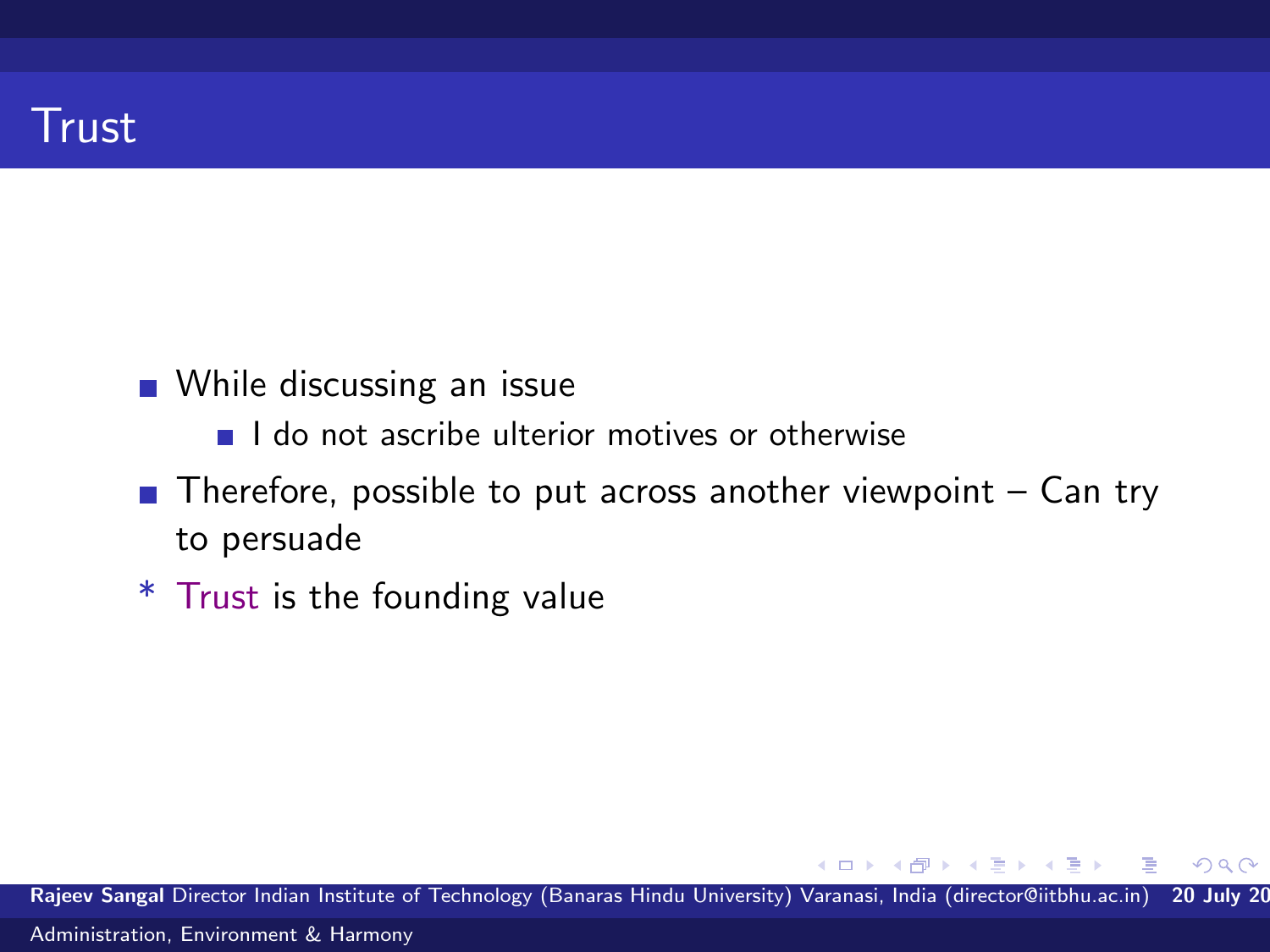- If decision making is regarding something (say, a new initiative) which has
	- **Passionate proponents**
	- Willing to put in hard work
- Do experimentation (unless likely to be catastrophic)
	- Ask Why not rather than  $Why$
	- But proponents must take responsibility of putting in the hard work

**State State** 

 $\Omega$ 

Rajeev Sangal Director Indian Institute of Technology (Banaras Hindu University) Varanasi, India (director@iitbhu.ac.in) 20 July 20 [Administration, Environment & Harmony](#page-0-0)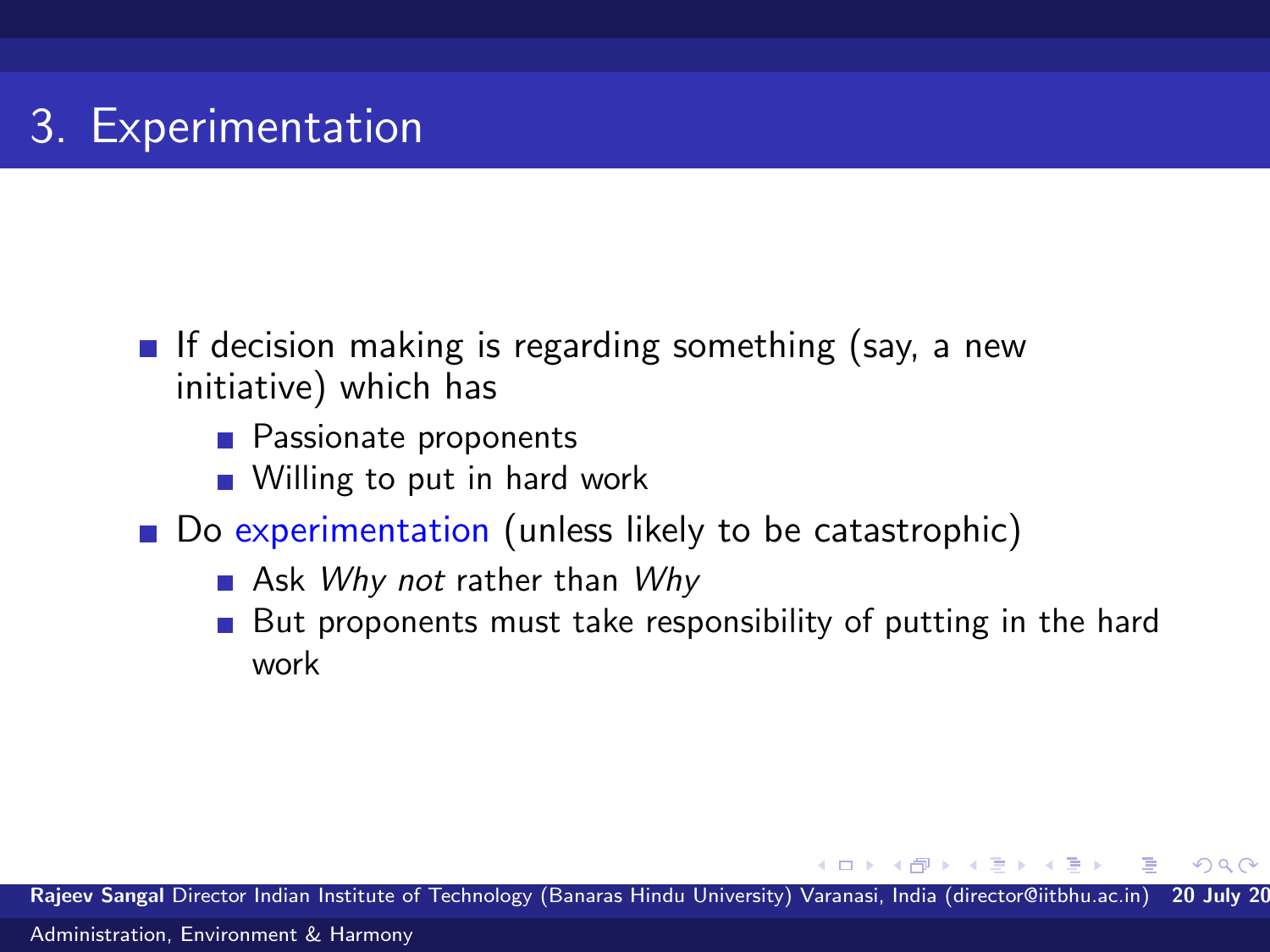Proponents allowed to experiment

- **Provided willing to take responsibility**
- Proponents usually put in extra-ordinary effort to make the initiative succeed.
	- **Permits necessary modifications in initiative based on real** implementation
- However, if it fails, experiment to be ended

Rajeev Sangal Director Indian Institute of Technology (Banaras Hindu University) Varanasi, India (director@iitbhu.ac.in) 20 July 20 [Administration, Environment & Harmony](#page-0-0)

റെ ര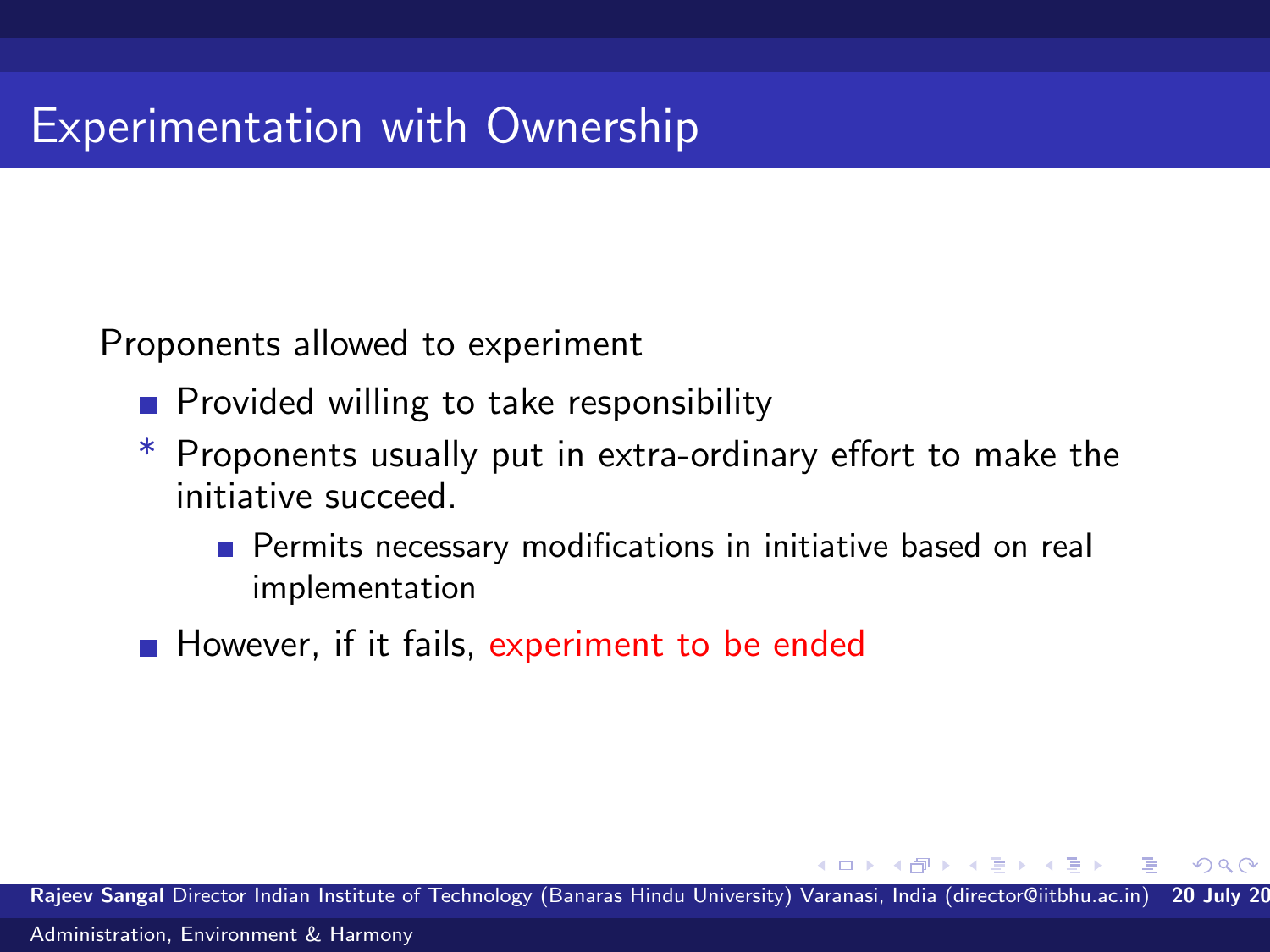If a faculty member vouches for an applicant based on work done under him, committee permits provided the faculty member takes responsibility.

Requires environment of *trust* and *support*.

- **Applicant also has options to prove himself** 
	- Takes courses as non-degree student
	- \* Thus, chance to prove through performance in the course through a longer engagement rather than only through interview

#### Experimentation with Ownership

Rajeev Sangal Director Indian Institute of Technology (Banaras Hindu University) Varanasi, India (director@iitbhu.ac.in)

 $\rightarrow$   $\equiv$   $\rightarrow$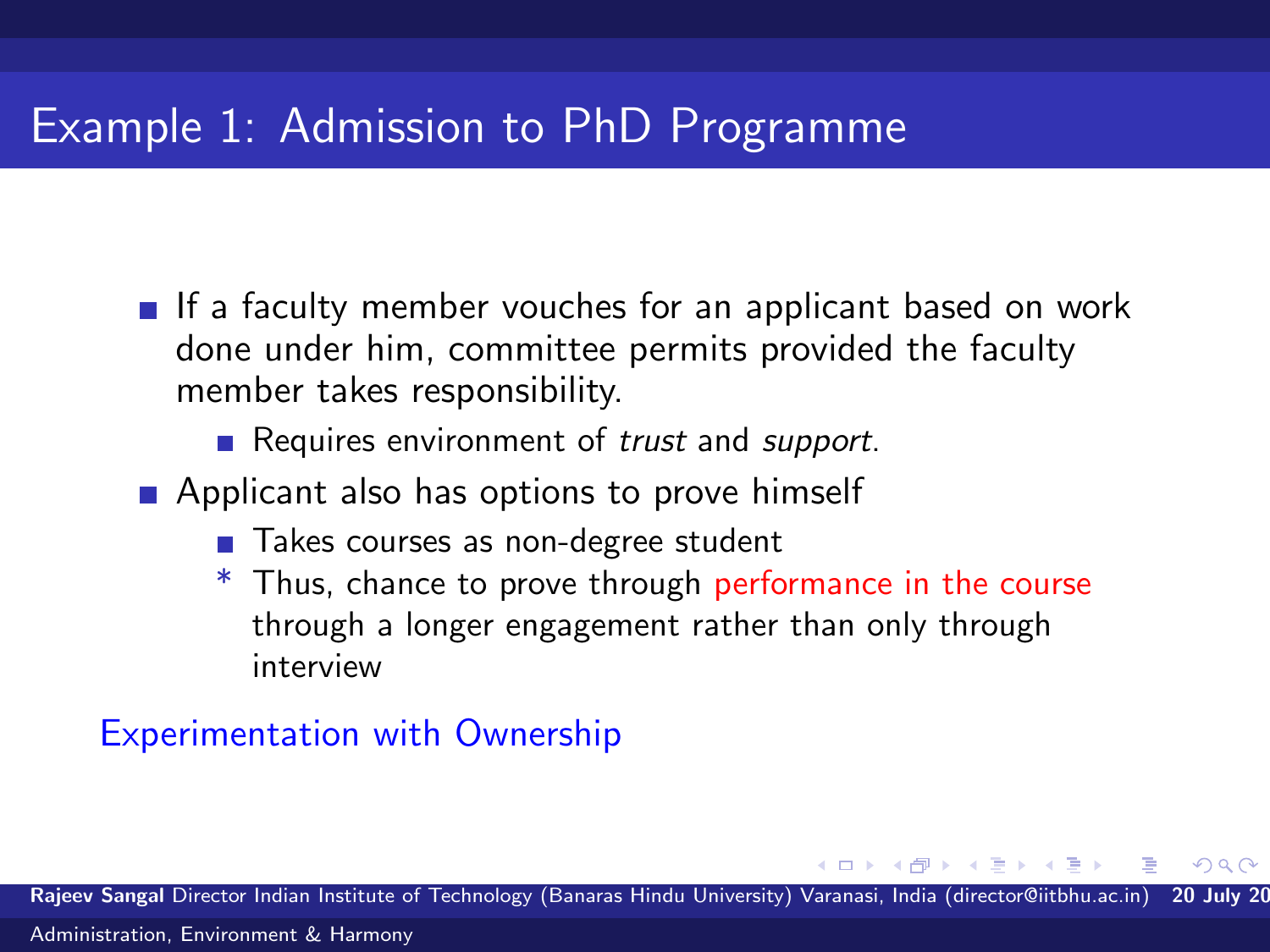External check: Academic performance of student enforced strictly

- Course work
- Breadth qualifiers
- **Quality thesis**

Faculty member/group provides assistantships

Rajeev Sangal Director Indian Institute of Technology (Banaras Hindu University) Varanasi, India (director@iitbhu.ac.in) 20 July 20 [Administration, Environment & Harmony](#page-0-0)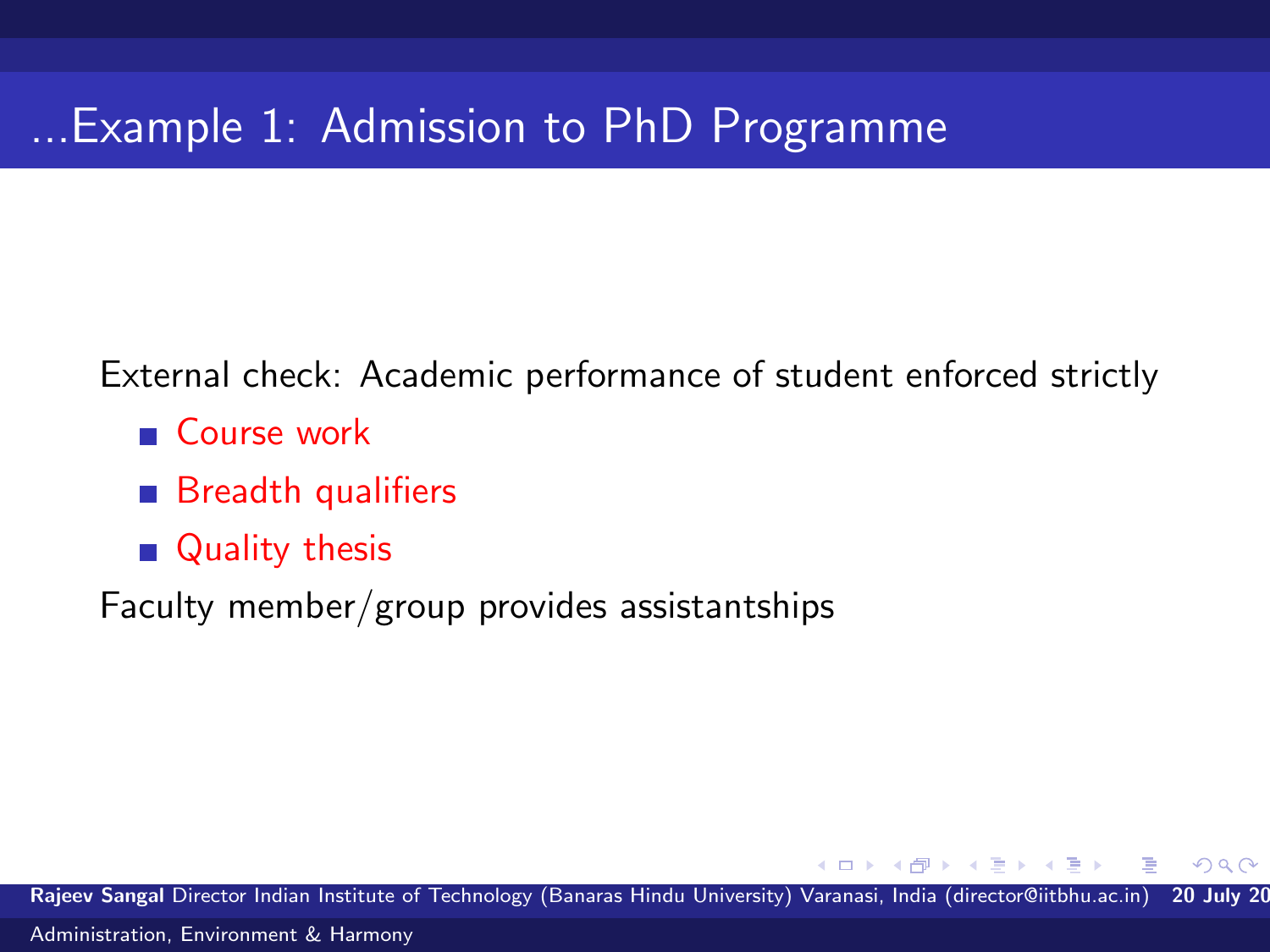Principle: Freedom thru Experiment, if responsibility taken

- Set high standards of performance and achievement
- But provide space for individuals to act and prove themselves
	- Even when collective judgement has doubts about the effectiveness of the act

Requires: Trust and flexibility. But evaluation is strict.

Raieev Sangal Director Indian Institute of Technology (Banaras Hindu University) Varanasi, India (director@iitbhu.ac.in) [Administration, Environment & Harmony](#page-0-0)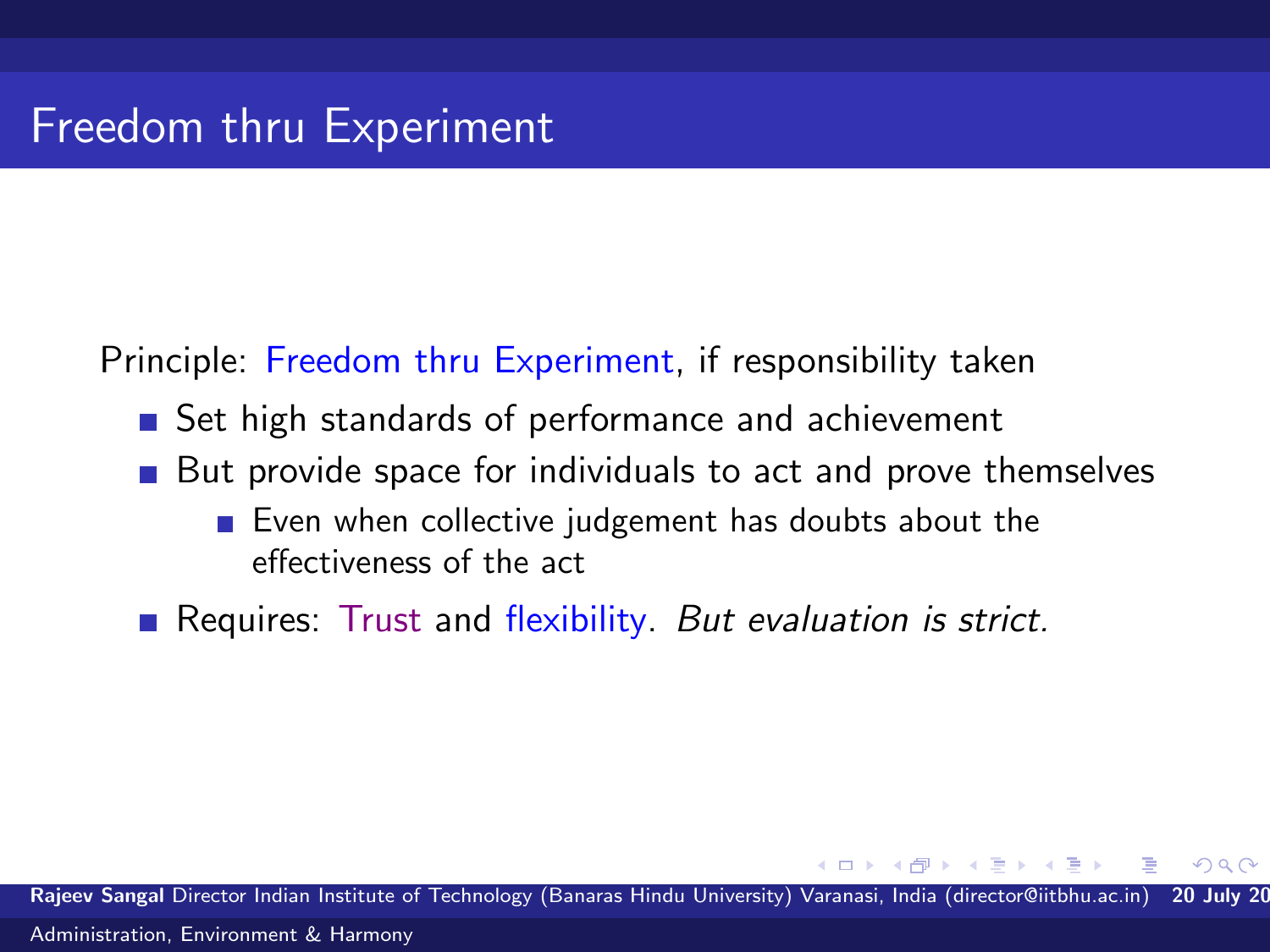Why do we permit experimentation, even when we think the experiment might fail?

- **Discussion has not sorted out the issue for both! Can we test** it by doing it?
	- As long as there is no catastrophe! Run pilot, if possible.
- Caring
	- If a decision affects a member or a group *profoundly*, should we not allow the experimentation to be carried out?

Rajeev Sangal Director Indian Institute of Technology (Banaras Hindu University) Varanasi, India (director@iitbhu.ac.in) 20 July 20 [Administration, Environment & Harmony](#page-0-0)

- 4 国 国 3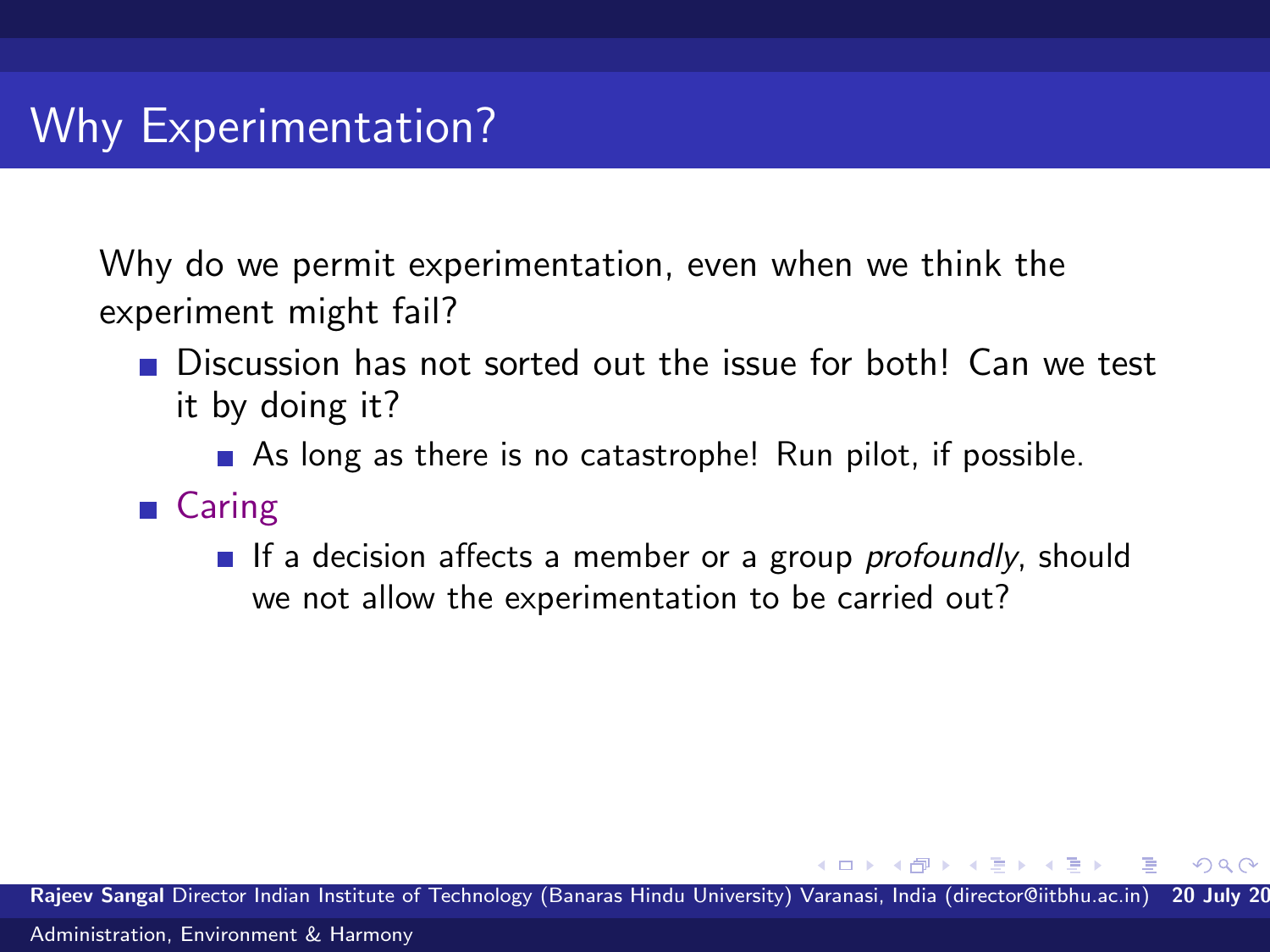Why do we permit experimentation, even when we think the experiment might fail?

- **Discussion has not sorted out the issue for both! Can we test** it by doing it?
	- As long as there is no catastrophe! Run pilot, if possible.
- Caring
	- If a decision affects a member or a group *profoundly*, should we not allow the experimentation to be carried out?

Journey as a faculty member should have joy in it! Joy of work, and joy of relationships!

Rajeev Sangal Director Indian Institute of Technology (Banaras Hindu University) Varanasi, India (director@iitbhu.ac.in) [Administration, Environment & Harmony](#page-0-0)

**State State**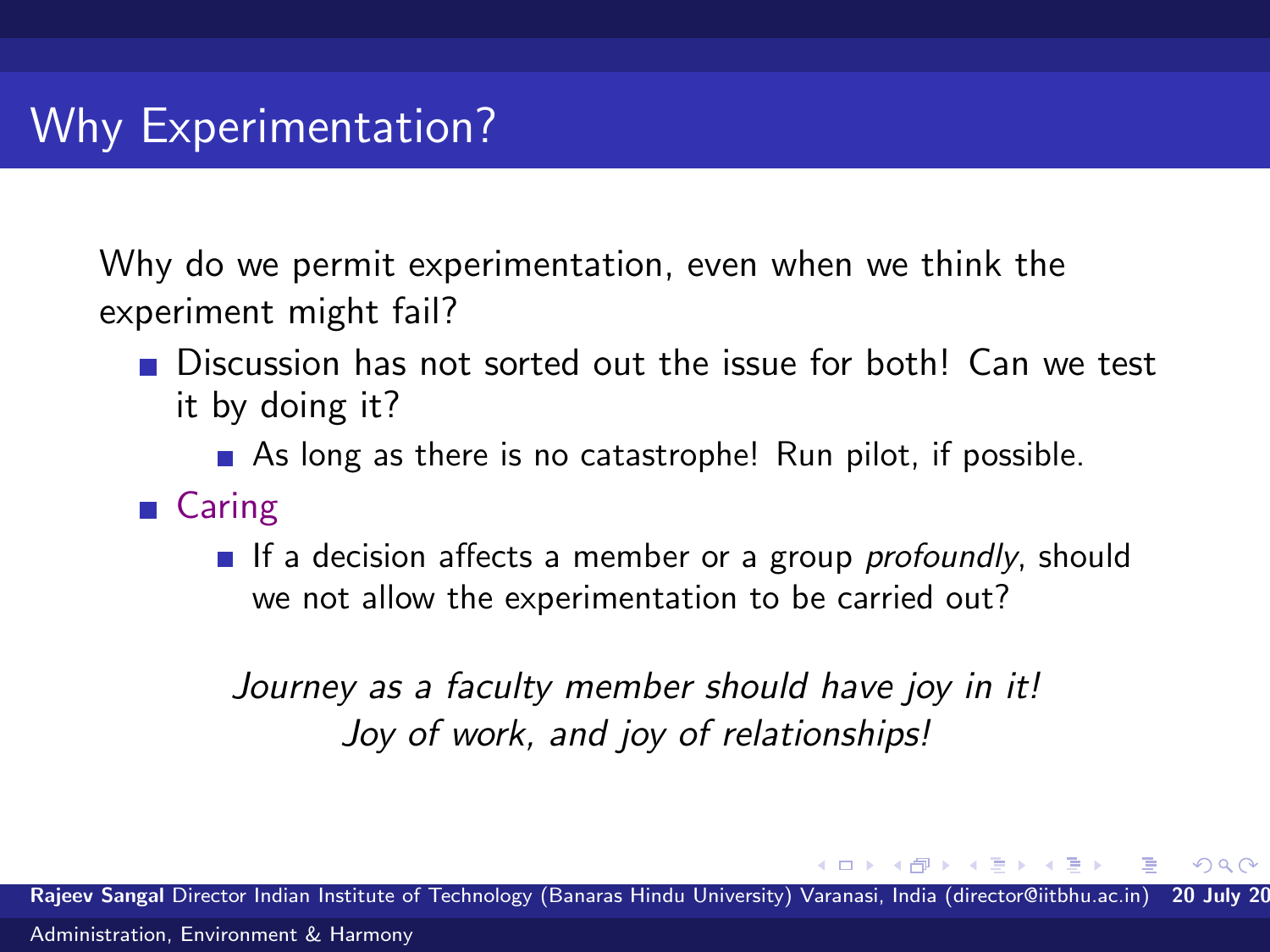Harmony workshops organized to draw attention to **harmony**! Elements to be aware of!

- Clarity within the self
- Relationships Caring for the other, openness
- Institutional values Excellence
- Societal values Democratic values
- **Nature Co-existence**
- 3-day and 7-day workshops for faculty!

Rajeev Sangal Director Indian Institute of Technology (Banaras Hindu University) Varanasi, India (director@iitbhu.ac.in) 20 July 20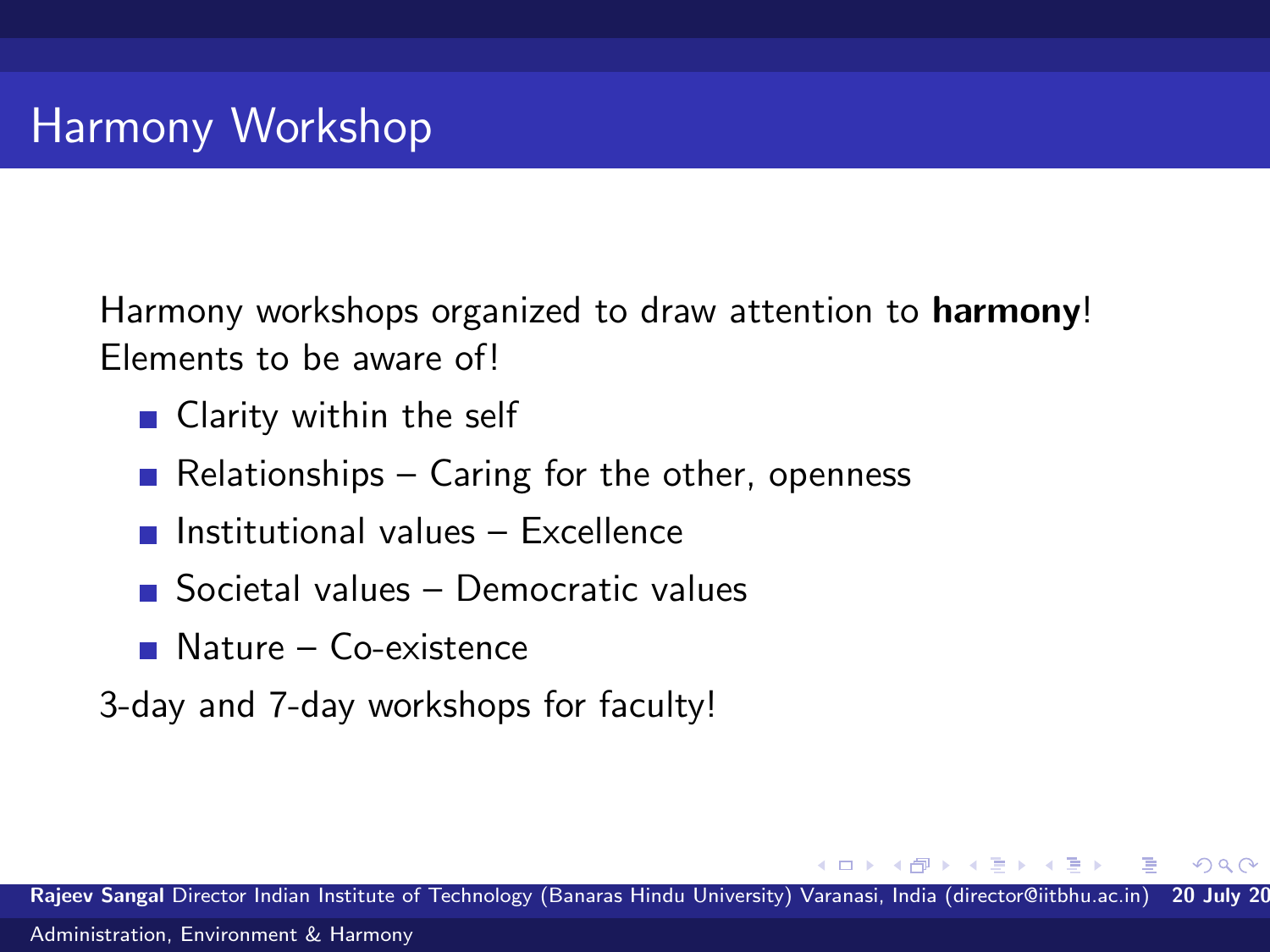### Summary – Structures, Culture and Values

### Structures - External checks:

- Organization Rules and Regulations, Procedures, etc.
	- Structure provides only 20-30% of the story
	- Rest depends on the people and their relationships

### Culture and Values

- **1 Excellence Environment of excellence**
- 2 Empowerment Feeling of empowerment
- **3** Experimentation Willingness to experiment
- A Trust in each other
- B Openness in individuals
- C Caring for fellow colleagues and others

Regulations, plus belief in culture and values

 $\rightarrow$   $\equiv$   $\rightarrow$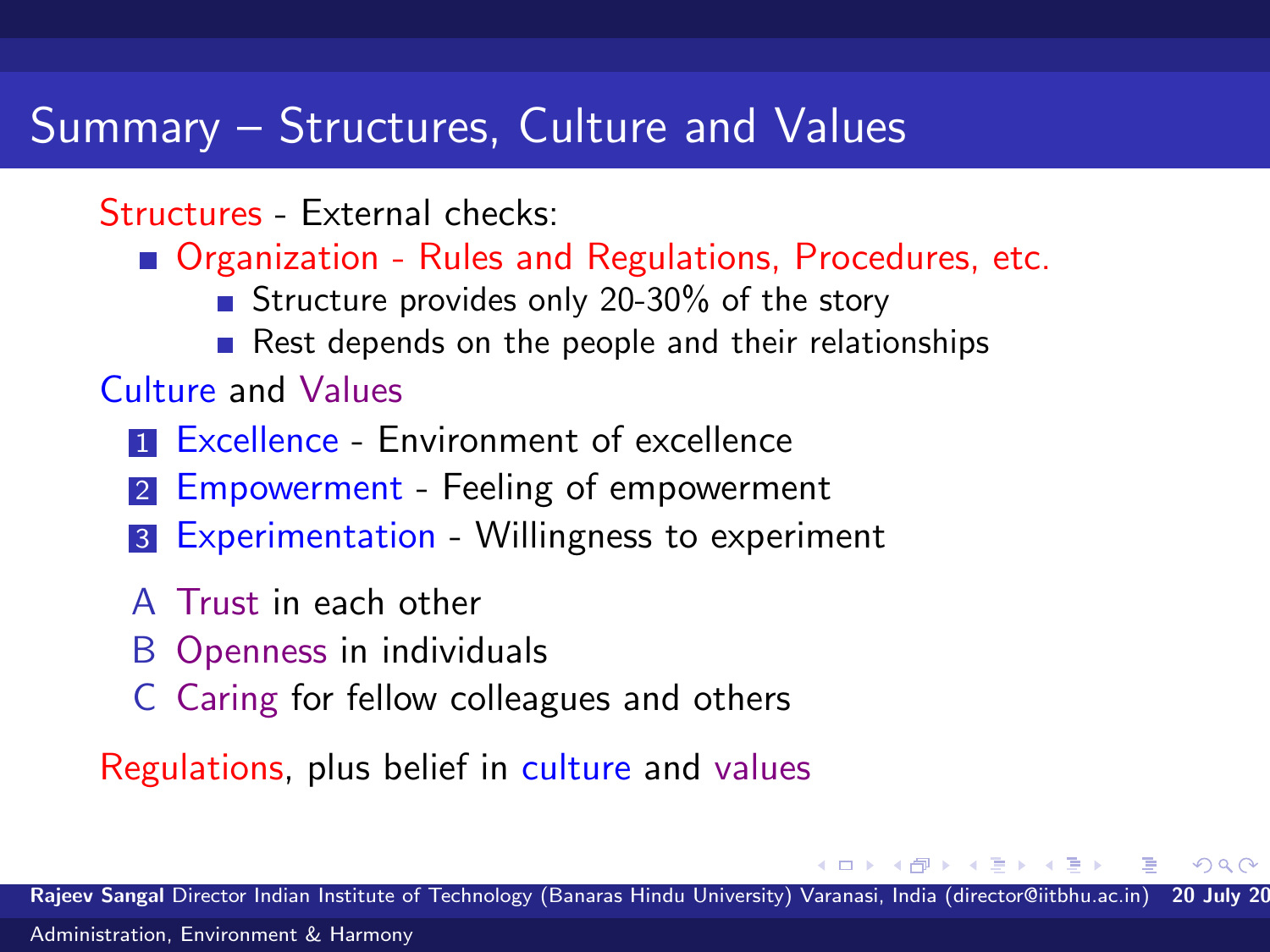### Summary – Structures, Culture and Values

Structures - External checks:

- Organization Rules and Regulations, Procedures, etc.
	- Structure provides only 20-30% of the story
	- Rest depends on the people and their relationships

### Culture and Values

- **1 Excellence Environment of excellence**
- 2 Empowerment Feeling of empowerment
- **3** Experimentation Willingness to experiment
- A Trust in each other
- B Openness in individuals
- C Caring for fellow colleagues and others

Regulations, plus belief in culture and values

### Thanks

Rajeev Sangal Director Indian Institute of Technology (Banaras Hindu University) Varanasi, India (director@iitbhu.ac.in)

**State State**